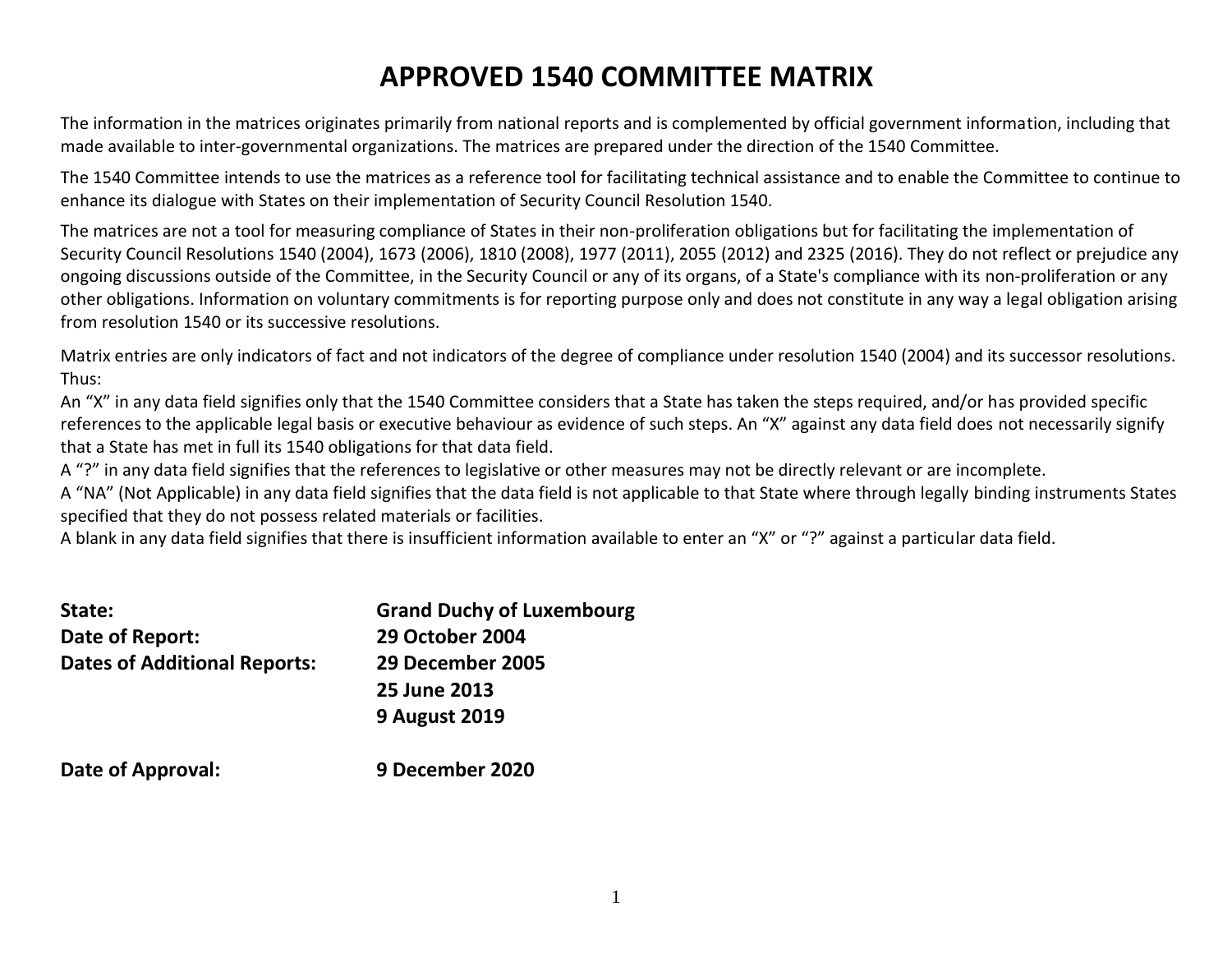### **I. OP 1 and related matters from OP 5, OP 8 (a), (b), (c) and OP10**

| <b>Adherence to legally binding</b><br>instruments, membership of<br>organisations, participation<br>in arrangements and<br>statements made. |                                                                                                 | Relevant information (i.e., signing, deposit of instrument of accession, ratification, etc) |  |  |  |  |  |  |  |  |
|----------------------------------------------------------------------------------------------------------------------------------------------|-------------------------------------------------------------------------------------------------|---------------------------------------------------------------------------------------------|--|--|--|--|--|--|--|--|
| 1                                                                                                                                            | Nuclear Non-<br><b>Proliferation Treaty</b><br>(NPT)                                            | Deposit 2 May 1975 (London and Washington), 4 May 1975 (Moscow)                             |  |  |  |  |  |  |  |  |
| 2                                                                                                                                            | Nuclear Weapons Free<br>Zone/ Protocol(s)                                                       |                                                                                             |  |  |  |  |  |  |  |  |
| 3                                                                                                                                            | International<br>Convention for the<br>Suppression of Acts of<br>Nuclear Terrorism              | Deposit 2 October 2008                                                                      |  |  |  |  |  |  |  |  |
| 4                                                                                                                                            | Convention on Physical<br>Protection of Nuclear<br>Material (CPPNM)                             | Deposit 6 September 1991                                                                    |  |  |  |  |  |  |  |  |
| 5                                                                                                                                            | 2005 Amendment to the<br><b>CPPNM</b>                                                           | Deposit 24 February 2012                                                                    |  |  |  |  |  |  |  |  |
| 6                                                                                                                                            | Comprehensive Nuclear-<br>Test-Ban Treaty (CTBT)<br>(not in force)                              | Deposit 26 May 1999                                                                         |  |  |  |  |  |  |  |  |
| $\overline{7}$                                                                                                                               | <b>Chemical Weapons</b><br>Convention (CWC)                                                     | Deposit 15 April 1997                                                                       |  |  |  |  |  |  |  |  |
| 8                                                                                                                                            | <b>Biological Weapons</b><br>Convention (BWC)                                                   | Deposit 23 March 1976                                                                       |  |  |  |  |  |  |  |  |
| 9                                                                                                                                            | Geneva Protocol of 1925                                                                         | Deposit 1 September 1936                                                                    |  |  |  |  |  |  |  |  |
| 10                                                                                                                                           | 1997 International<br>Convention for the<br>Suppression of Terrorist<br><b>Bombings</b>         | Deposit 6 February 2004                                                                     |  |  |  |  |  |  |  |  |
| 11                                                                                                                                           | 1999 International<br>Convention for the<br>Suppression of the<br><b>Financing of Terrorism</b> | Deposit 5 November 2003                                                                     |  |  |  |  |  |  |  |  |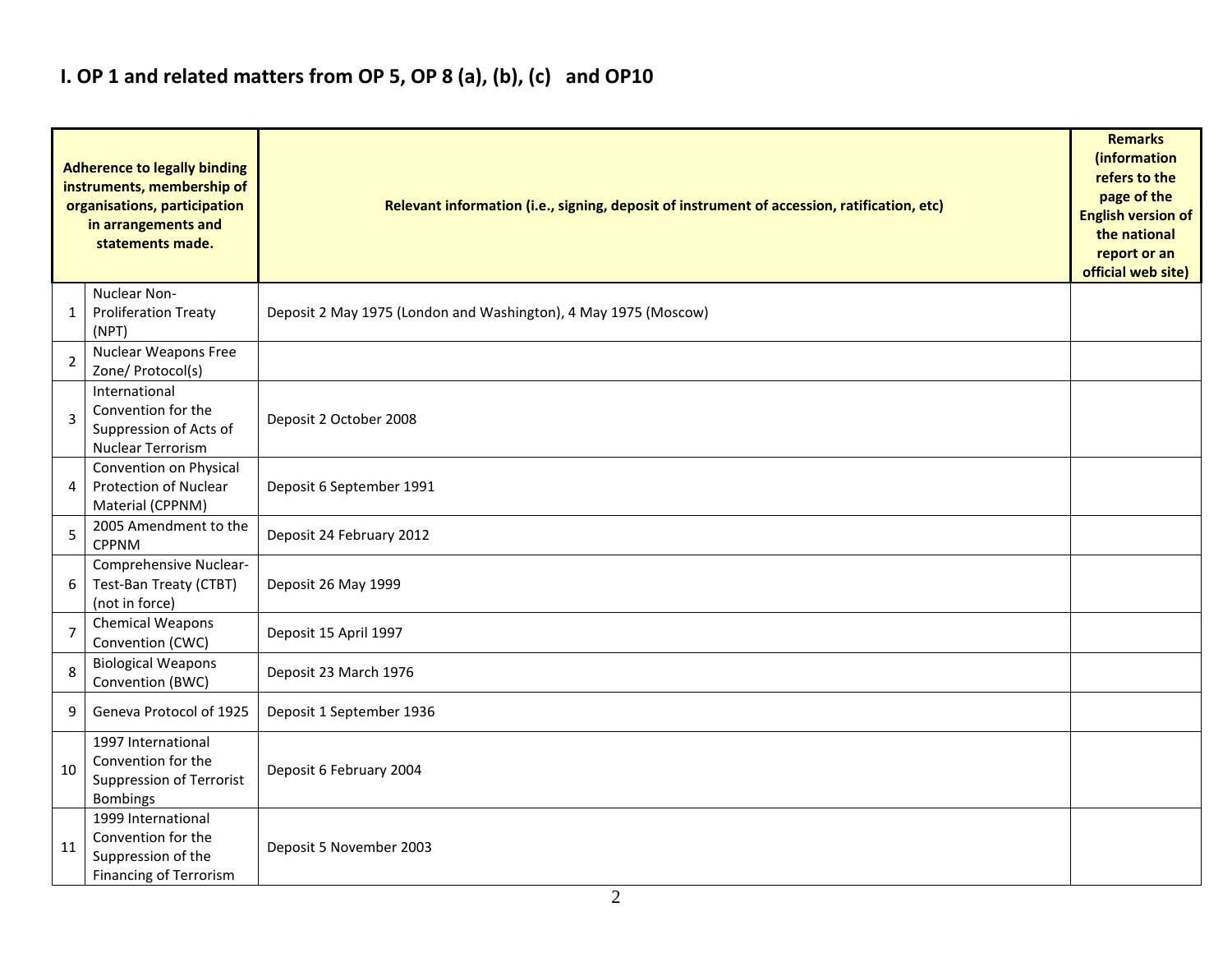|    | 2005 Protocol to the                                                                  |                                                                                                                                                                                                                                                                                                                                          |  |
|----|---------------------------------------------------------------------------------------|------------------------------------------------------------------------------------------------------------------------------------------------------------------------------------------------------------------------------------------------------------------------------------------------------------------------------------------|--|
|    | Convention for the                                                                    |                                                                                                                                                                                                                                                                                                                                          |  |
| 12 | suppression of unlawful                                                               |                                                                                                                                                                                                                                                                                                                                          |  |
|    | acts against the safety of                                                            |                                                                                                                                                                                                                                                                                                                                          |  |
|    | maritime navigation                                                                   |                                                                                                                                                                                                                                                                                                                                          |  |
|    | 2005 Protocol to the                                                                  |                                                                                                                                                                                                                                                                                                                                          |  |
|    | Protocol for the                                                                      |                                                                                                                                                                                                                                                                                                                                          |  |
| 13 | suppression of unlawful                                                               |                                                                                                                                                                                                                                                                                                                                          |  |
|    | acts against the safety of                                                            |                                                                                                                                                                                                                                                                                                                                          |  |
|    | fixed platforms located                                                               |                                                                                                                                                                                                                                                                                                                                          |  |
|    | on the continental shelf                                                              |                                                                                                                                                                                                                                                                                                                                          |  |
|    | 2010 Convention on the                                                                |                                                                                                                                                                                                                                                                                                                                          |  |
|    | Suppression of Unlawful                                                               |                                                                                                                                                                                                                                                                                                                                          |  |
| 14 | Acts Relating to                                                                      |                                                                                                                                                                                                                                                                                                                                          |  |
|    | <b>International Civil</b>                                                            |                                                                                                                                                                                                                                                                                                                                          |  |
|    | Aviation                                                                              |                                                                                                                                                                                                                                                                                                                                          |  |
|    | Other relevant regional                                                               |                                                                                                                                                                                                                                                                                                                                          |  |
| 15 | legally binding                                                                       |                                                                                                                                                                                                                                                                                                                                          |  |
|    | instruments                                                                           |                                                                                                                                                                                                                                                                                                                                          |  |
| 16 | <b>International Atomic</b>                                                           | Member since 29 January 1958                                                                                                                                                                                                                                                                                                             |  |
|    | Energy Agency (IAEA)                                                                  |                                                                                                                                                                                                                                                                                                                                          |  |
| 17 | Directly relevant<br>Arrangements                                                     | Nuclear Suppliers Group (NSG)<br>Zangger Committee (ZC)<br>Missile Technology Control Regime (MTCR)<br>Australia Group (AG)<br>Wassenaar Arrangement (WA)<br>Participates in the Proliferation Security Initiative (PSI)<br>Partner country of the Global Initiative to Combat Nuclear Terrorism (GICNT)<br>Hague Code of Conduct (HCoC) |  |
| 18 | Statement on non-<br>provision of WMD and<br>related materials to<br>non-State actors | State reports that it does not provide any support to non-State actors that attempt to develop, acquire, manufacture,<br>possess, transport, transfer or use nuclear, chemical or biological weapons and their means of delivery.                                                                                                        |  |
| 19 | Membership in relevant<br>international, regional<br>or sub-regional<br>organisations | European Union (EU)<br>Organization for Security and Co-operation in Europe (OSCE)<br><b>INTERPOL</b><br>International Maritime Organization (IMO)<br>World Customs Organization (WCO)<br>World Health Organization (WHO)<br>World Organisation for Animal Health (OIE)                                                                  |  |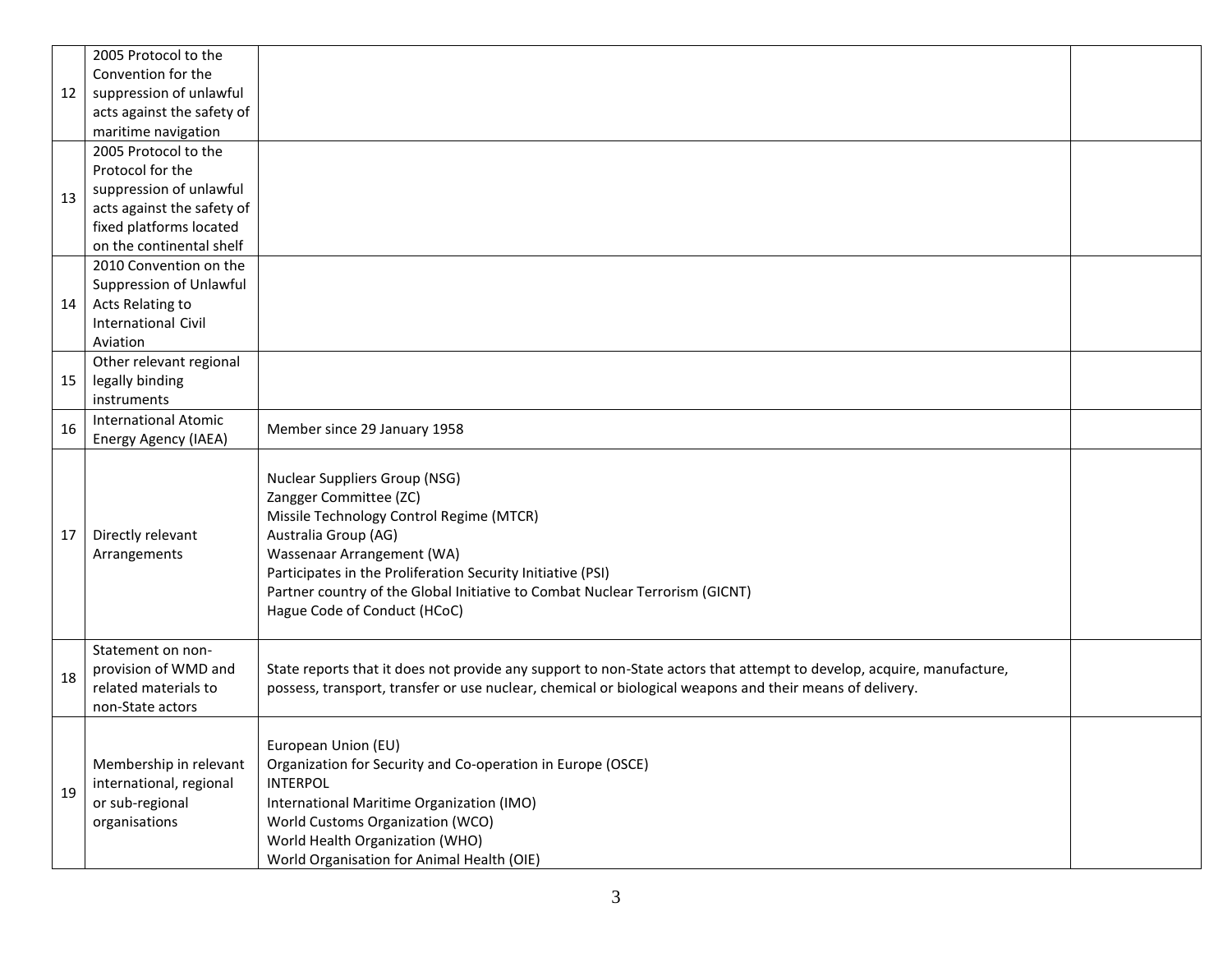|  | Financial Action Task Force (FATF) |  |
|--|------------------------------------|--|
|  | Inter-Parliamentary Union          |  |
|  | International Monetary Fund        |  |
|  | World Bank                         |  |
|  |                                    |  |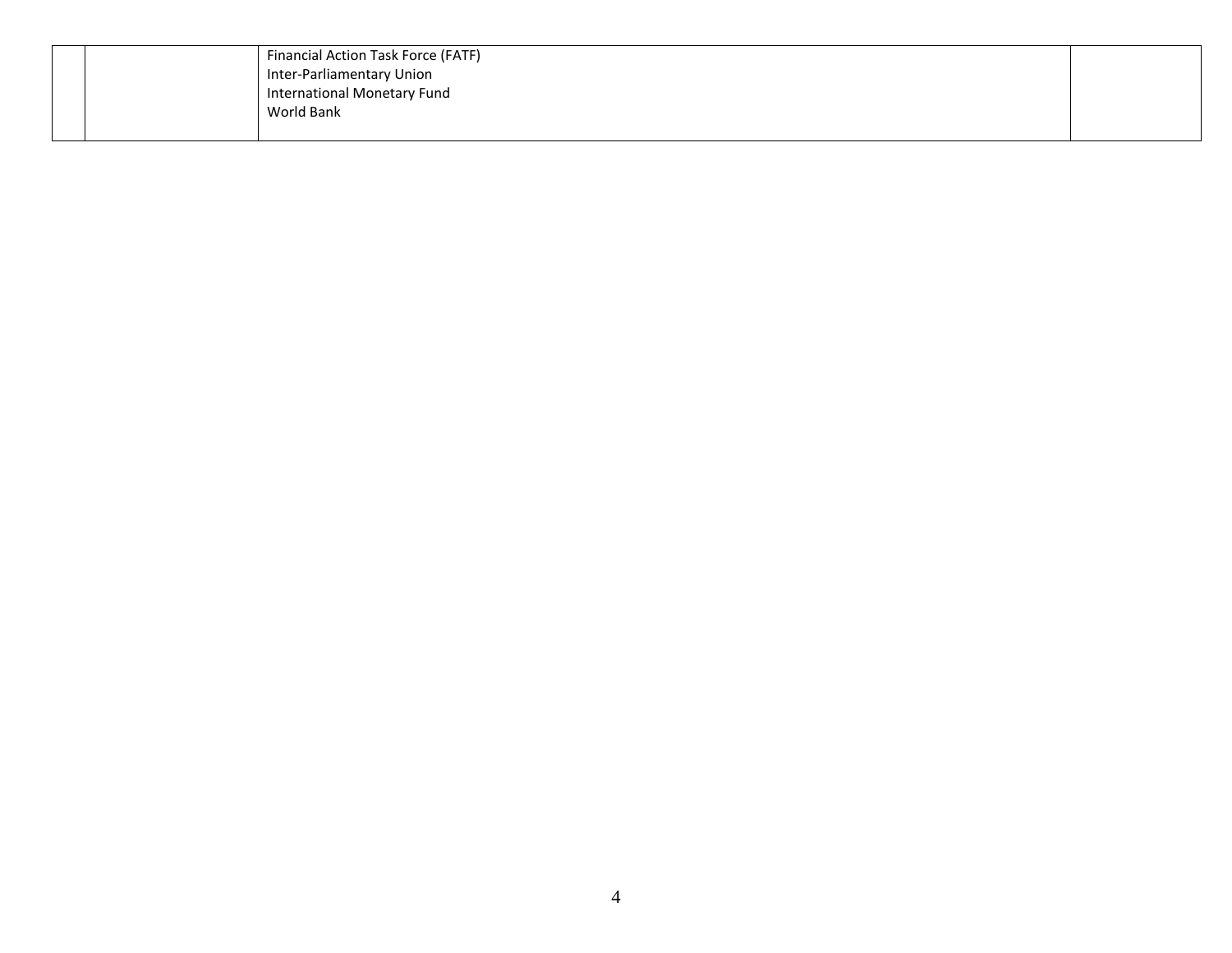#### **II. OP 2 - Nuclear Weapons (NW), Chemical Weapons (CW) and Biological Weapons (BW)**

|              | <b>National legislation which</b><br>prohibits persons or entities     |                  |                                                     |                     | <b>National legal framework</b>                                                                                                                                                                                                                                                                                                                                                                                                                                                                                                                                                                                                                                                                                                                                                                                                                                                                                                                                                                                                                                                                                                                                                                                                                                           |                |                             |                   | <b>Enforcement and civil/criminal penalties</b>                                                                                                                                                                                                                                                                                                                                     |                |
|--------------|------------------------------------------------------------------------|------------------|-----------------------------------------------------|---------------------|---------------------------------------------------------------------------------------------------------------------------------------------------------------------------------------------------------------------------------------------------------------------------------------------------------------------------------------------------------------------------------------------------------------------------------------------------------------------------------------------------------------------------------------------------------------------------------------------------------------------------------------------------------------------------------------------------------------------------------------------------------------------------------------------------------------------------------------------------------------------------------------------------------------------------------------------------------------------------------------------------------------------------------------------------------------------------------------------------------------------------------------------------------------------------------------------------------------------------------------------------------------------------|----------------|-----------------------------|-------------------|-------------------------------------------------------------------------------------------------------------------------------------------------------------------------------------------------------------------------------------------------------------------------------------------------------------------------------------------------------------------------------------|----------------|
|              | to engage in one of the<br>following activities and its<br>enforcement | $\mathbf N$<br>W | $X$ /?<br>$\mathbf{C}$<br>$\boldsymbol{\mathsf{W}}$ | $\overline{B}$<br>W | Source document of national implementation<br>law                                                                                                                                                                                                                                                                                                                                                                                                                                                                                                                                                                                                                                                                                                                                                                                                                                                                                                                                                                                                                                                                                                                                                                                                                         | N.<br><b>W</b> | $X$ /?<br>$\mathbf{C}$<br>W | $\mathbf{B}$<br>W | <b>Source document</b>                                                                                                                                                                                                                                                                                                                                                              | <b>Remarks</b> |
| $\mathbf{1}$ | manufacture                                                            | X                | Χ                                                   | $\mathsf{X}$        | NW/CW/BW:<br>Act of 15 March 1983 on arms and<br>ammunition, as amended, Articles 1 and 4 (the<br>prohibition to import, manufacture, process,<br>repair, acquire, buy, hold, deposit, transport,<br>carry, sell, export or trade "prohibited"<br>weapons and ammunition defined as Category<br>I: prohibited weapons and ammunition are<br>defined as containing lachrymatory, toxic,<br>asphyxiating, irritant or similar substances)<br>NW:<br>Act of 20 December 1974 ratifying the Nuclear<br>Non-Proliferation Treaty<br>Act of 29 July 2008 approving the International<br>Convention for the Suppression of Acts of<br>Nuclear Terrorism, Article 2 (manufacture of a<br>nuclear explosive device with the intent to<br>cause death or serious bodily injury)<br>Act of 11 April 1985 approving the Convention<br>on the Physical Protection of Nuclear Material,<br>as amended, Article 2.1 ("Shall be punished<br>those who committed intentionally the<br>following facts: a) the receipt, possession, use,<br>transfer, alteration, disposal or dispersal of<br>nuclear material, without the required<br>authorization, and causing or likely to cause<br>death or serious injury to any person or<br>substantial damage to property or the<br>environment") | X              | Χ                           | $\cdot$           | NW/CW/BW:<br>Act of 15 March 1983 on arms and<br>ammunition, as amended, Article 28<br>NW:<br>Act of 29 July 2008 approving the International<br>Convention for the Suppression of Acts of<br>Nuclear Terrorism, Article 2 (criminal penalty)<br>Act of 11 April 1985 approving the Convention<br>on the Physical Protection of Nuclear Material,<br>as amended, Article 2.1<br>CW: |                |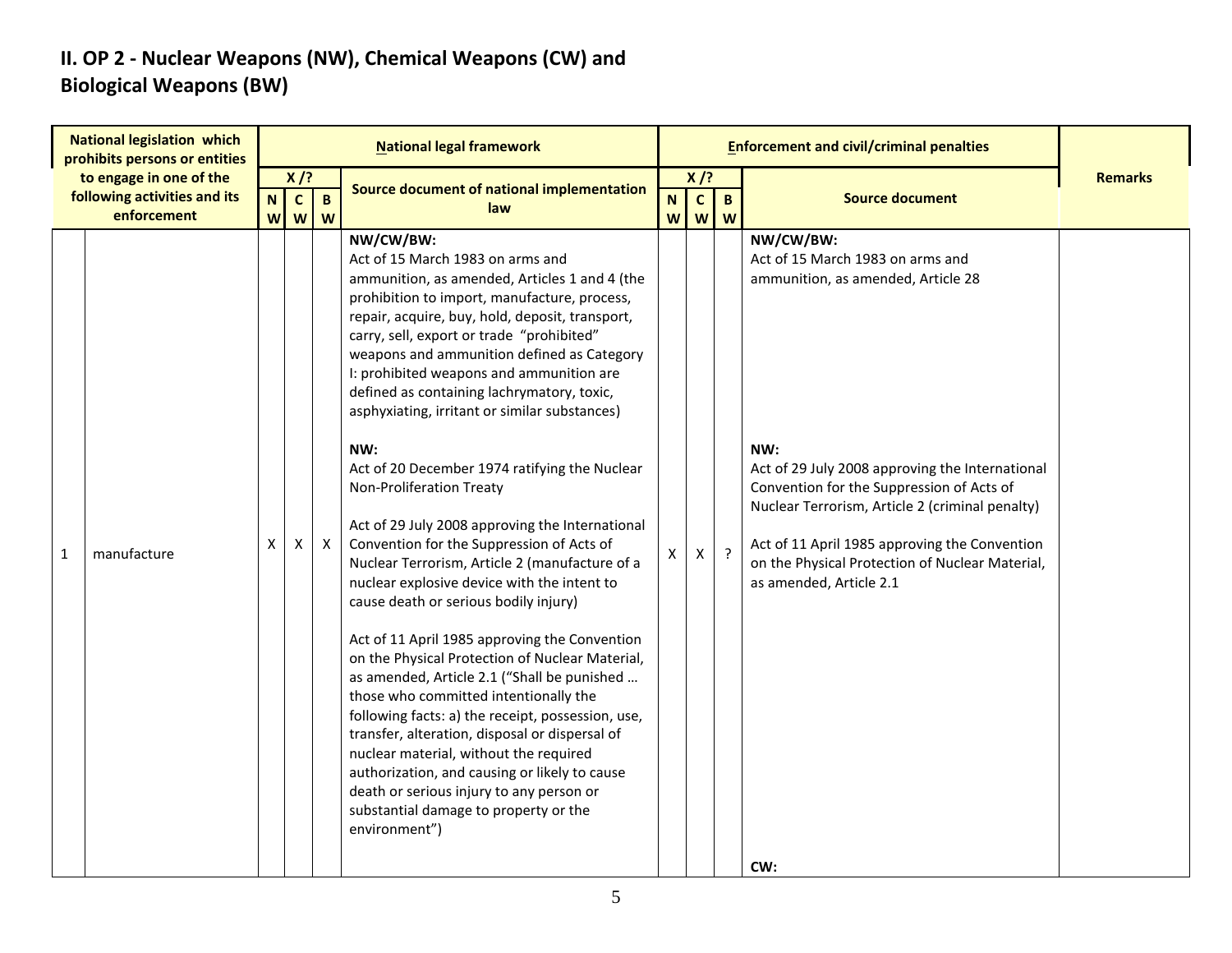|                |         |   |   |              | CW:<br>Act of 10 April 1997 ratifying the Convention<br>on the Prohibition of the Development,<br>Production, Stockpiling and Use of Chemical<br>Weapons and their Destruction, as amended,<br>Article 3 (prohibition on manufacture of<br>chemical weapons)<br>BW:<br>Act of 28 November 1975 ratifying the<br>Convention on the Prohibition of the<br>Development, Production and Stockpiling of<br>Bacteriological (Biological) and Toxin Weapons<br>and on their Destruction                                                                                                                                                                                                                                                                                                                                               |   |   |   | Act of 10 April 1997 ratifying the CWC, as<br>amended, Article 5 (criminal penalty)                                                                                                                                                                                                      |  |
|----------------|---------|---|---|--------------|--------------------------------------------------------------------------------------------------------------------------------------------------------------------------------------------------------------------------------------------------------------------------------------------------------------------------------------------------------------------------------------------------------------------------------------------------------------------------------------------------------------------------------------------------------------------------------------------------------------------------------------------------------------------------------------------------------------------------------------------------------------------------------------------------------------------------------|---|---|---|------------------------------------------------------------------------------------------------------------------------------------------------------------------------------------------------------------------------------------------------------------------------------------------|--|
| $\overline{2}$ | acquire | X | X | $\mathsf{X}$ | NW/CW/BW:<br>Act of 15 March 1983 on arms and<br>ammunition, as amended, Articles 1 and 4<br>NW:<br>Act of 20 December 1974 ratifying the NPT<br>Act of 11 April 1985 approving the Convention<br>on the Physical Protection of Nuclear Material,<br>as amended, Article 2.1 ("Shall be punished<br>those who committed intentionally the<br>following acts: a) the receipt, possession, use,<br>transfer, alteration, disposal or dispersal of<br>nuclear material, without the required<br>authorization, and causing or likely to cause<br>death or serious injury to any person or<br>substantial damage to property or the<br>environment")<br>CW:<br>Act of 10 April 1997 ratifying the CWC, as<br>amended, Article 3 (prohibition on acquiring<br>chemical weapons)<br>BW:<br>Act of 28 November 1975 ratifying the BWC | X | X | ? | NW/CW/BW:<br>Act of 15 March 1983 on arms and<br>ammunition, Article 28<br>NW:<br>Act of 11 April 1985 approving the Convention<br>on the Physical Protection of Nuclear Material,<br>as amended, Article 2.1<br>CW:<br>Act of 10 April 1997 ratifying the CWC, as<br>amended, Article 5 |  |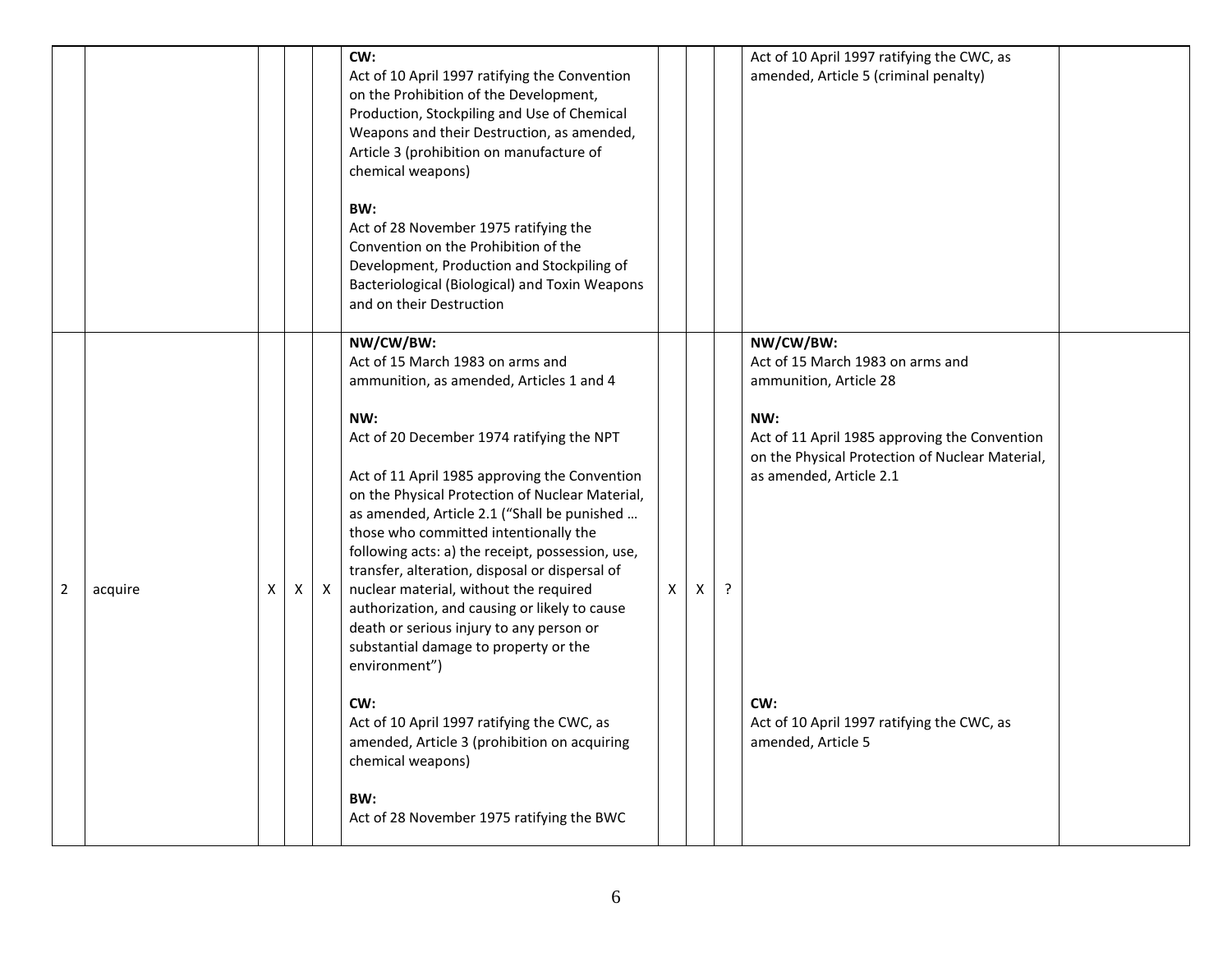|   |           |   |              |              | NW/CW/BW:<br>Act of 15 March 1983 on arms and<br>ammunition, as amended, Articles 1 and 4                                                                                                                                                                                   |   |              |              | NW/CW/BW:<br>Act of 15 March 1983 on arms and<br>ammunition, as amended, Article 28                                                             |  |
|---|-----------|---|--------------|--------------|-----------------------------------------------------------------------------------------------------------------------------------------------------------------------------------------------------------------------------------------------------------------------------|---|--------------|--------------|-------------------------------------------------------------------------------------------------------------------------------------------------|--|
|   |           |   |              |              | NW:<br>Act of 11 April 1985 approving the CPPNM, as<br>amended, Article 2.1 (possession)                                                                                                                                                                                    |   |              |              | NW:<br>Act of 11 April 1985 approving the CPPNM, as<br>amended, Article 2.1                                                                     |  |
| 3 | possess   | Х | X            | $\mathsf{X}$ | Act of 29 July 2008 approving the International<br>Convention for the Suppression of Acts of<br>Nuclear Terrorism, Article 2 (possession of a<br>nuclear explosive device or radioactive or<br>nuclear material with the intent to cause death<br>or serious bodily injury) | X | X            | $\cdot$      | Act of 29 July 2008 approving the International<br>Convention for the Suppression of Acts of<br>Nuclear Terrorism, Article 2 (criminal penalty) |  |
|   |           |   |              |              | CW:<br>Act of 10 April 1997 ratifying the CWC, as<br>amended, Article 3 (prohibition on possessing a<br>chemical weapon)                                                                                                                                                    |   |              |              | CW:<br>Act of 10 April 1997 ratifying the CWC, as<br>amended, Article 5                                                                         |  |
|   |           |   |              |              | BW:<br>Act of 28 November 1975 ratifying the BWC                                                                                                                                                                                                                            |   |              |              |                                                                                                                                                 |  |
| 4 | develop   |   | X            | $\mathsf{X}$ | CW:<br>Act of 10 April 1997 ratifying the CWC, as<br>amended, Article 3 (prohibition on developing<br>a chemical weapon)                                                                                                                                                    |   | Х            |              | CW:<br>Act of 10 April 1997 ratifying the CWC, as<br>amended, Article 5                                                                         |  |
|   |           |   |              |              | BW:<br>Act of 28 November 1975 ratifying the BWC                                                                                                                                                                                                                            |   |              |              |                                                                                                                                                 |  |
| 5 | transport | X | $\mathsf{X}$ | $\cdot$      | NW/CW/BW:<br>Act of 15 March 1983 on arms and<br>ammunition, as amended, Articles 1 and 4                                                                                                                                                                                   | X | $\mathsf{X}$ | $\cdot$      | NW/CW/BW:<br>Act of 15 March 1983 on arms and<br>ammunition, as amended, Article 28                                                             |  |
|   |           |   |              |              | NW/CW/BW:<br>Law of 27 June 2018 on export control                                                                                                                                                                                                                          |   |              |              | NW/CW/BW:<br>Law of 27 June 2018 on export control, Chapter<br>13 (sanctions)                                                                   |  |
| 6 | transfer  | Χ | X            | $\mathsf{X}$ | Act of 15 March 1983 on arms and<br>ammunition, as amended, Articles 1 and 4                                                                                                                                                                                                | X | X            | $\mathsf{x}$ | Act of 15 March 1983 on arms and<br>ammunition, as amended, Article 28                                                                          |  |
|   |           |   |              |              | NW:                                                                                                                                                                                                                                                                         |   |              |              | NW:<br>Act of 11 April 1985 approving the CPPNM, as                                                                                             |  |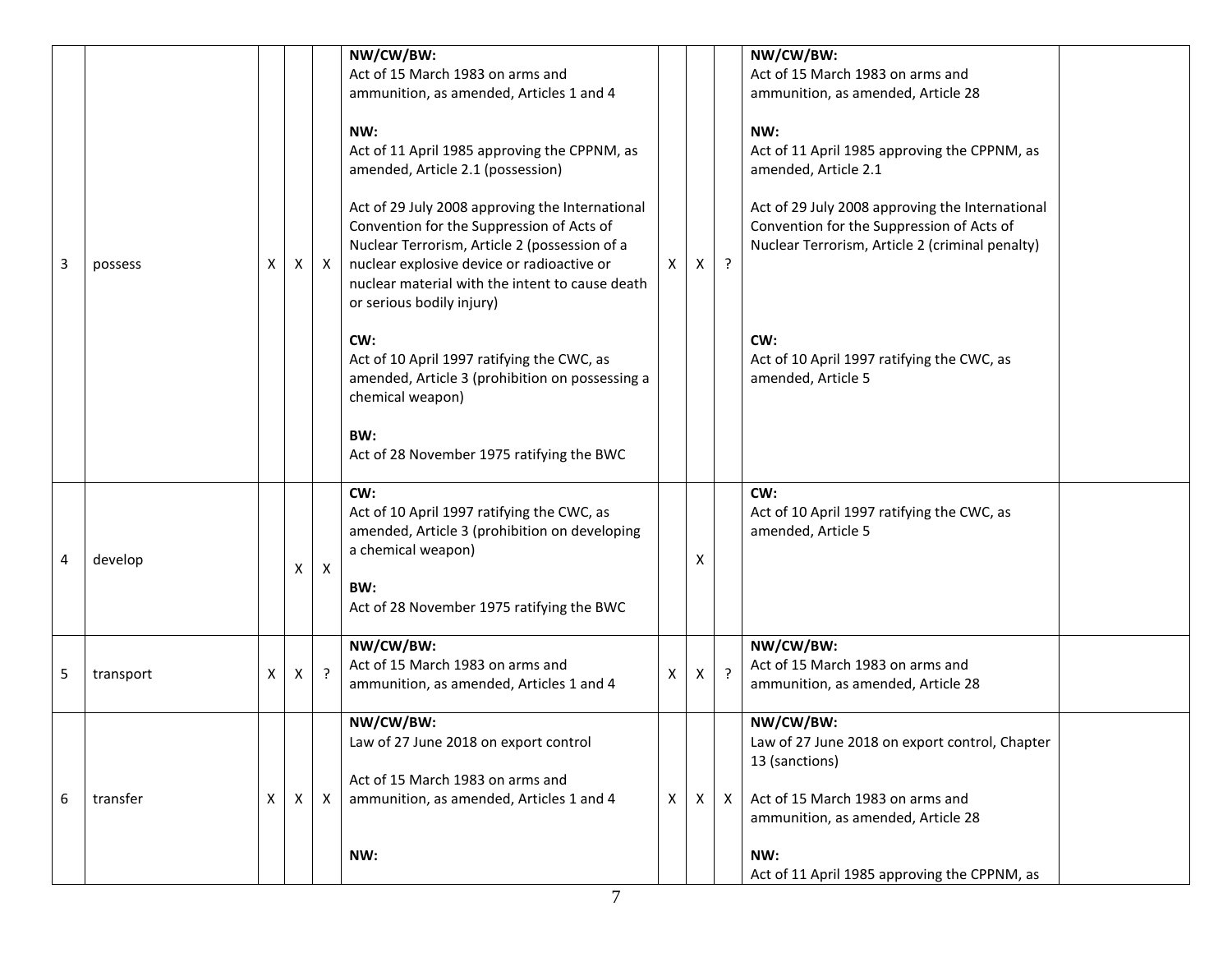|   |     |   |   |              | Act of 11 April 1985 approving the CPPNM, as<br>amended, Article 2.1 (transfer)<br>CW:<br>Act of 10 April 1997 ratifying the CWC, as<br>amended, Article 3 (prohibition on transferring<br>a chemical weapon)<br>BW:<br>Act of 28 November 1975 ratifying the BWC                                                                                                                                                                                                                                                                                                                                                                                                                                                                                                                                                                                                                                                         |   |   |              | amended, Article 2.1<br>CW:<br>Act of 10 April 1997 ratifying the CWC, as<br>amended, Article 5                                                                                                                                                                                                                                                                                                                                                                                                         |  |
|---|-----|---|---|--------------|---------------------------------------------------------------------------------------------------------------------------------------------------------------------------------------------------------------------------------------------------------------------------------------------------------------------------------------------------------------------------------------------------------------------------------------------------------------------------------------------------------------------------------------------------------------------------------------------------------------------------------------------------------------------------------------------------------------------------------------------------------------------------------------------------------------------------------------------------------------------------------------------------------------------------|---|---|--------------|---------------------------------------------------------------------------------------------------------------------------------------------------------------------------------------------------------------------------------------------------------------------------------------------------------------------------------------------------------------------------------------------------------------------------------------------------------------------------------------------------------|--|
| 7 | use | X | X | $\mathsf{X}$ | NW/CW/BW:<br>Penal Code (Law of 18 June 1879, as amended),<br>Articles 135-9, 135-10 (terrorist bombing with<br>explosive device which is defined to include<br>those that are designed to disseminate toxic<br>chemicals, biological agents or radioactive<br>material)<br>NW:<br>Act of 29 July 2008 approving the International<br>Convention for the Suppression of Acts of<br>Nuclear Terrorism, Article 2 (use of a nuclear<br>explosive device or radioactive or nuclear<br>material to cause death or serious bodily<br>injury)<br>Act of 11 April 1985 approving the CPPNM, as<br>amended, Article 2.1 (use)<br>CW:<br>Act of 10 April 1997 ratifying the CWC, as<br>amended, Article 3 (prohibition on use of a<br>chemical weapon)<br>Penal Code (Law of 18 June 1879, as amended),<br>Article 136 quater (use in war of gas or poison)<br>BW:<br>Act of 15 July 1936 ratifying the Geneva<br>Protocol of 1925 | X | X | $\mathsf{X}$ | NW/CW/BW:<br>Penal Code (Law of 18 June 1879, as<br>amended), Article 135-9 (criminal penalty)<br>NW:<br>Act of 29 July 2008 approving the International<br>Convention for the Suppression of Acts of<br>Nuclear Terrorism, Article 2 (criminal penalty)<br>Act of 11 April 1985 approving the CPPNM, as<br>amended, Article 2.1<br>CW:<br>Act of 10 April 1997 ratifying the CWC as<br>amended, Article 5<br>Penal Code (Law of 18 June 1879, as<br>amended), Article 136 quater (criminal<br>penalty) |  |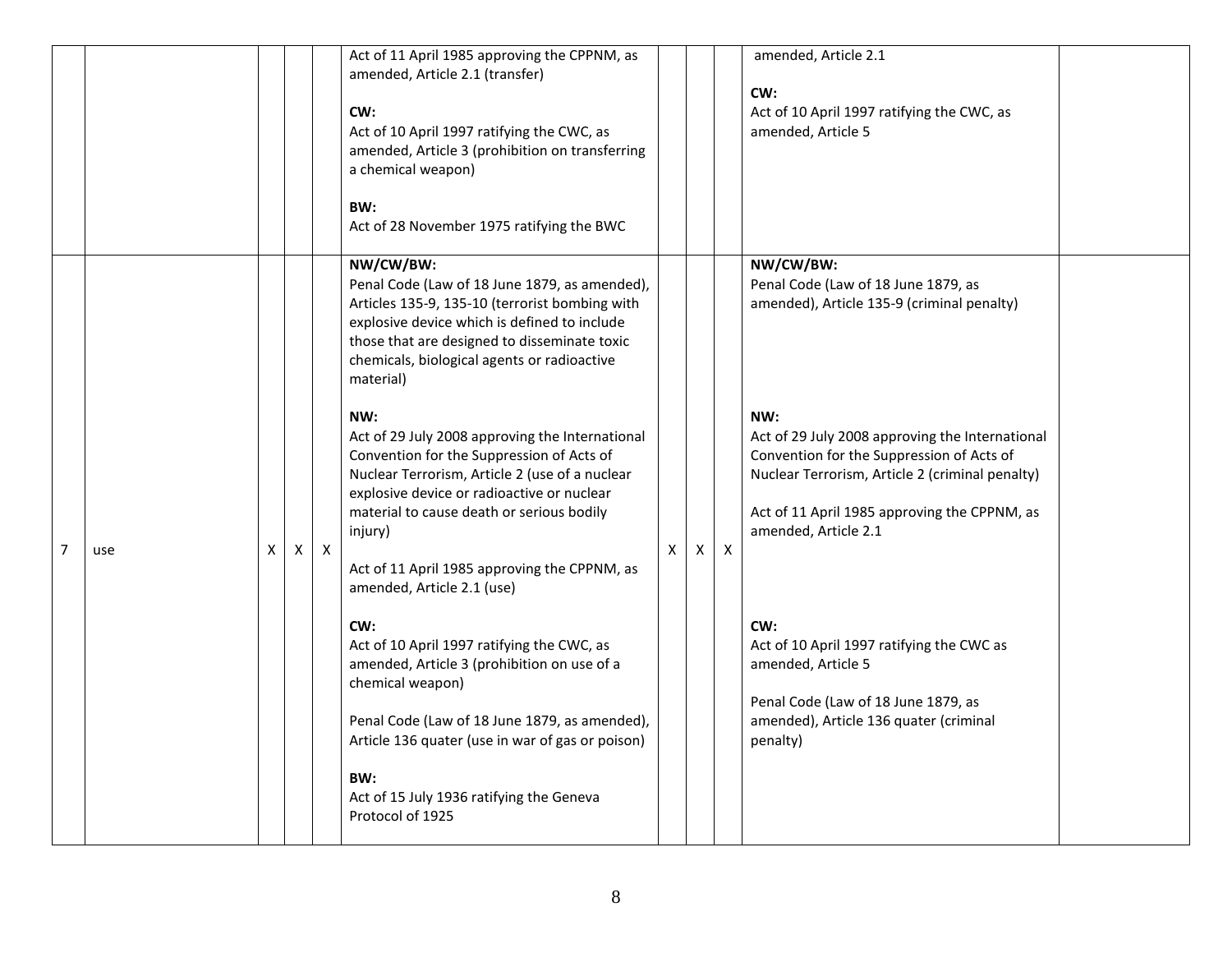| 8  | attempt to engage in<br>abovementioned<br>activities               | X            | X            | $\mathsf{X}$       | NW/CW/BW:<br>Penal Code (Law of 18 June 1879, as amended),<br>Articles 51-53 (attempted crimes or offences),<br>135-7                                                                                                                                                                                                                                                                                                                                   | $\mathsf{X}$ | X            | $\mathsf{X}$ | NW/CW/BW:<br>Penal Code (Law of 18 June 1879, as<br>amended), Article 52 (penalties)                                                                                                                                                                                                                                                                                                             |  |
|----|--------------------------------------------------------------------|--------------|--------------|--------------------|---------------------------------------------------------------------------------------------------------------------------------------------------------------------------------------------------------------------------------------------------------------------------------------------------------------------------------------------------------------------------------------------------------------------------------------------------------|--------------|--------------|--------------|--------------------------------------------------------------------------------------------------------------------------------------------------------------------------------------------------------------------------------------------------------------------------------------------------------------------------------------------------------------------------------------------------|--|
| 9  | participate as an<br>accomplice in<br>abovementioned<br>activities | x            | X            | X                  | NW/CW/BW:<br>Penal Code (Law of 18 June 1879, as amended),<br>Articles 66-69 (participation of several people<br>in the same crime or offence), 135-3<br>(membership in a terrorist group that commits<br>an act prohibited by Article 135-9)<br>CW:<br>Penal Code (Law of 18 June 1879, as amended),<br>Article 70                                                                                                                                     | X            | X            | X            | NW/CW/BW:<br>Penal Code, as amended, Articles 69 and 135-4<br>(criminal penalties)                                                                                                                                                                                                                                                                                                               |  |
| 10 | assist in<br>abovementioned<br>activities                          | х            | X            | $\pmb{\mathsf{X}}$ | NW/CW/BW:<br>Penal Code (Law of 18 June 1879, as amended),<br>Article 135-3 (membership in a terrorist group<br>that commits an act prohibited by Article 135-<br>9)<br>CW:<br>Act of 10 April 1997 ratifying the CWC, as<br>amended, Article 3 (prohibition on assisting<br>with prohibited acts)<br>BW:<br>Act of 28 November 1975 ratifying the BWC                                                                                                  | $\times$     | X.           | X            | NW/CW/BW:<br>Penal Code (Law of 18 June 1879, as<br>amended), Article 135-4<br>CW:<br>Act of 10 April 1997 ratifying the CWC, as<br>amended, Article 5                                                                                                                                                                                                                                           |  |
| 11 | finance<br>abovementioned<br>activities                            | $\mathsf{X}$ | $\mathsf{X}$ |                    | NW/CW/BW:<br>Directive (EU) 2015/849 of the European<br>Parliament and of the Council of 20 May 2015<br>on the prevention of the use of the financial<br>system for the purposes of money laundering<br>or terrorist financing, amending Regulation<br>(EU) No 648/2012 of the European Parliament<br>and of the Council, and repealing Directive<br>2005/60/EC of the European Parliament and of<br>the Council and Commission Directive<br>2006/70/EC | X            | $\mathsf{X}$ |              | NW/CW/BW:<br>Financial Intelligence Unit: Cellule de<br>Renseignement Financier (CRF) du Parquet<br>Général de Luxembourg<br>Penal Code (Law of 18 June 1879, as<br>amended), Article 135-6 (criminal penalties<br>related to terrorist financing)<br>Act of 12 November 2004 on combating,<br>money-laundering and the financing of<br>terrorism, as amended, Article 9 (criminal<br>penalties) |  |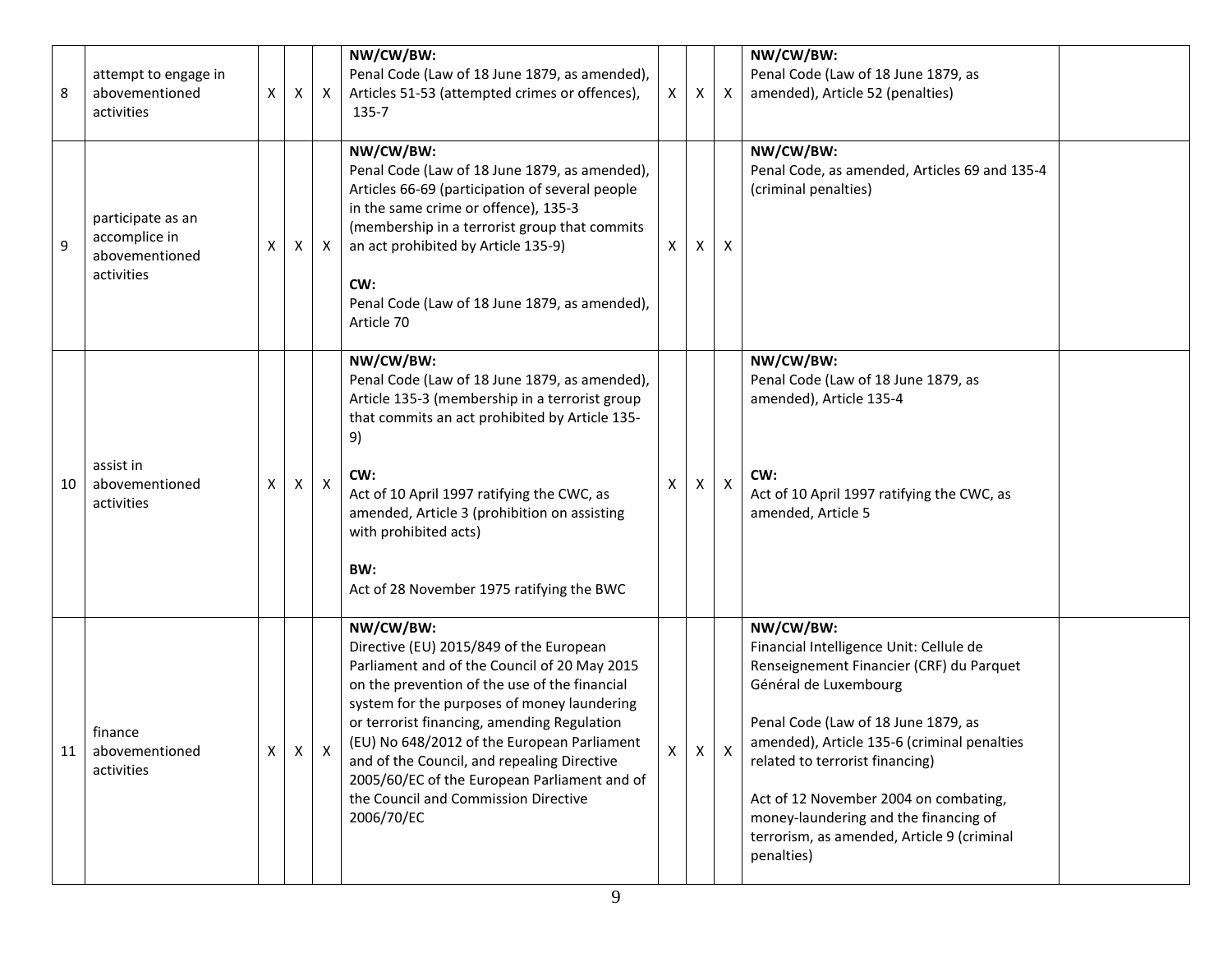|    |                                |   |   |              | Penal Code (Law of 18 June 1879, as amended),                                                  |    |   |                                            |  |
|----|--------------------------------|---|---|--------------|------------------------------------------------------------------------------------------------|----|---|--------------------------------------------|--|
|    |                                |   |   |              | Article 135-5 (prohibits the financing of acts                                                 |    |   |                                            |  |
|    |                                |   |   |              | under, inter alia, Article 135-9)                                                              |    |   |                                            |  |
|    |                                |   |   |              | Act of 12 August 2003 on the suppression of                                                    |    |   |                                            |  |
|    |                                |   |   |              | terrorism and of its financing and the approval                                                |    |   |                                            |  |
|    |                                |   |   |              | of the International Convention for the                                                        |    |   |                                            |  |
|    |                                |   |   |              | Suppression of the Financing of Terrorism, as                                                  |    |   |                                            |  |
|    |                                |   |   |              | amended (this Act amends, inter alia, the Penal                                                |    |   |                                            |  |
|    |                                |   |   |              | Code by adding Article 135-5)                                                                  |    |   |                                            |  |
|    |                                |   |   |              |                                                                                                |    |   |                                            |  |
|    |                                |   |   |              | Act of 12 November 2004 on combating,                                                          |    |   |                                            |  |
|    |                                |   |   |              | money-laundering and the financing of                                                          |    |   |                                            |  |
|    |                                |   |   |              | terrorism, as amended (includes amendments                                                     |    |   |                                            |  |
|    |                                |   |   |              | to a series of different Luxembourg laws,<br>including the Penal Code)                         |    |   |                                            |  |
|    |                                |   |   |              |                                                                                                |    |   |                                            |  |
|    |                                |   |   |              | Act of 27 October 2010 on strengthening the                                                    |    |   |                                            |  |
|    |                                |   |   |              | legal framework for combating money                                                            |    |   |                                            |  |
|    |                                |   |   |              | laundering and the financing of terrorism;                                                     |    |   |                                            |  |
|    |                                |   |   |              | organizing the controls of the physical                                                        |    |   |                                            |  |
|    |                                |   |   |              | transport of cash entering, passing through or                                                 |    |   |                                            |  |
|    |                                |   |   |              | exiting the Grand Duchy of Luxembourg; on the                                                  |    |   |                                            |  |
|    |                                |   |   |              | implementation of resolutions of the United                                                    |    |   |                                            |  |
|    |                                |   |   |              | Nations Security Council and acts adopted by                                                   |    |   |                                            |  |
|    |                                |   |   |              | the European Union containing prohibitions                                                     |    |   |                                            |  |
|    |                                |   |   |              | and restrictions on financial matters against                                                  |    |   |                                            |  |
|    |                                |   |   |              | certain persons, entities and groups in the<br>framework of the fight against the financing of |    |   |                                            |  |
|    |                                |   |   |              | terrorism, as amended (amends Article 135-5                                                    |    |   |                                            |  |
|    |                                |   |   |              | of the Penal Code to include activities                                                        |    |   |                                            |  |
|    |                                |   |   |              | prohibited under Article 135-9)                                                                |    |   |                                            |  |
|    |                                |   |   |              |                                                                                                |    |   |                                            |  |
|    |                                |   |   |              | Grand-Ducal Regulation of 29 October 2010                                                      |    |   |                                            |  |
|    |                                |   |   |              | implementing the law of 27 October 2010, as                                                    |    |   |                                            |  |
|    |                                |   |   |              | amended                                                                                        |    |   |                                            |  |
|    |                                |   |   |              | NW/CW:                                                                                         |    |   | NW/CW:                                     |  |
|    |                                |   |   |              | Act of 15 March 1983 on arms and                                                               |    |   | Act of 15 March 1983 on arms and           |  |
|    | abovementioned                 |   |   |              | ammunition, as amended, Articles 1 and 4                                                       |    |   | ammunition, as amended, Article 28         |  |
| 12 | activities related to          | ŗ | X | $\mathsf{X}$ |                                                                                                | P. | Х |                                            |  |
|    | means of delivery <sup>1</sup> |   |   |              | CW:                                                                                            |    |   | CW:                                        |  |
|    |                                |   |   |              | Act of 10 April 1997 ratifying the CWC, as                                                     |    |   | Act of 10 April 1997 ratifying the CWC, as |  |
|    |                                |   |   |              | amended, Article 3                                                                             |    |   | amended, Article 5                         |  |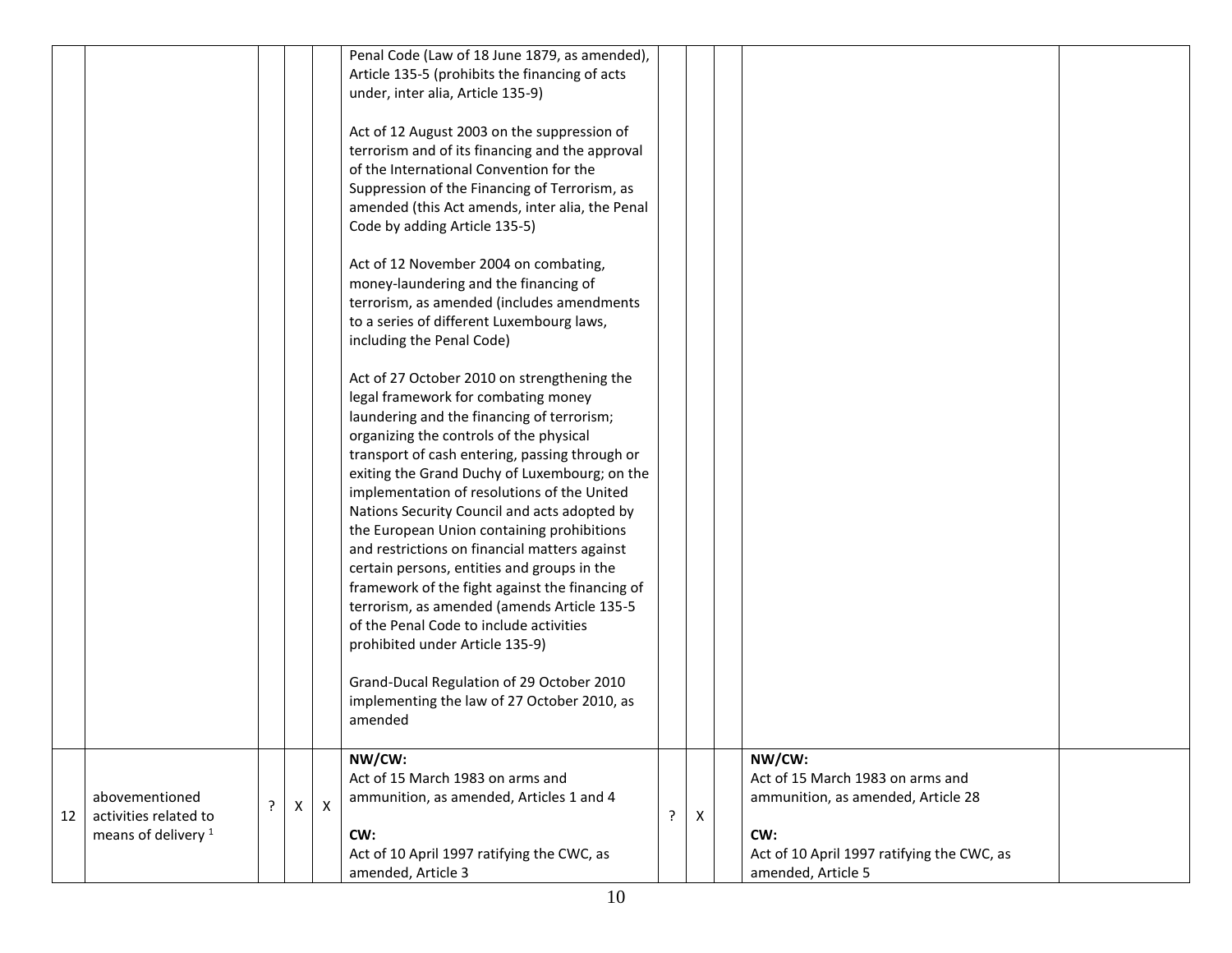| BW:<br>Act of 28 November 1975 ratifying the BWC |  |  |
|--------------------------------------------------|--|--|
|--------------------------------------------------|--|--|

1. Means of delivery: missiles, rockets and other unmanned systems capable of delivering nuclear, chemical, or biological weapons that are specially designed for such use.

#### **III. OP 3 (a) and (b) - Account for/Secure/Physically protect NW, CW and BW, including Related Materials <sup>2</sup>**

| <b>Measures to establish</b><br>domestic controls to prevent<br>the proliferation of NW, CW,<br><b>BW, and their means of</b><br>delivery; controls over<br>related materials |                                       | National legal and/or regulatory framework |                  |        |                                                                                                                                                                                                                                                                                                                                                                                                                                                                                                                                                                                                                                                                                                                                                                                                                                                                                                                                                                         |              |                  | <b>Enforcement and civil/criminal penalties</b> |                                                                                                                                                                                                                                                                                                                                                                                                                                                                                                                                                                                                                                                                                                                                                                                                                                                                                                                                                                                                                                                                                                                                             |                |
|-------------------------------------------------------------------------------------------------------------------------------------------------------------------------------|---------------------------------------|--------------------------------------------|------------------|--------|-------------------------------------------------------------------------------------------------------------------------------------------------------------------------------------------------------------------------------------------------------------------------------------------------------------------------------------------------------------------------------------------------------------------------------------------------------------------------------------------------------------------------------------------------------------------------------------------------------------------------------------------------------------------------------------------------------------------------------------------------------------------------------------------------------------------------------------------------------------------------------------------------------------------------------------------------------------------------|--------------|------------------|-------------------------------------------------|---------------------------------------------------------------------------------------------------------------------------------------------------------------------------------------------------------------------------------------------------------------------------------------------------------------------------------------------------------------------------------------------------------------------------------------------------------------------------------------------------------------------------------------------------------------------------------------------------------------------------------------------------------------------------------------------------------------------------------------------------------------------------------------------------------------------------------------------------------------------------------------------------------------------------------------------------------------------------------------------------------------------------------------------------------------------------------------------------------------------------------------------|----------------|
|                                                                                                                                                                               |                                       | $X$ /?                                     |                  |        |                                                                                                                                                                                                                                                                                                                                                                                                                                                                                                                                                                                                                                                                                                                                                                                                                                                                                                                                                                         | $X$ /?       |                  |                                                 |                                                                                                                                                                                                                                                                                                                                                                                                                                                                                                                                                                                                                                                                                                                                                                                                                                                                                                                                                                                                                                                                                                                                             | <b>Remarks</b> |
|                                                                                                                                                                               |                                       | N<br>W <sub>1</sub>                        | $\mathbf c$<br>W | B<br>W | <b>Source document</b>                                                                                                                                                                                                                                                                                                                                                                                                                                                                                                                                                                                                                                                                                                                                                                                                                                                                                                                                                  | N.<br>W      | $\mathbf C$<br>W | $\mathbf{B}$<br>W                               | <b>Source document</b>                                                                                                                                                                                                                                                                                                                                                                                                                                                                                                                                                                                                                                                                                                                                                                                                                                                                                                                                                                                                                                                                                                                      |                |
| $\mathbf{1}$                                                                                                                                                                  | Measures to account for<br>production | $\boldsymbol{\mathsf{x}}$                  |                  |        | NW:<br>Commission Regulation (Euratom) No.<br>302/2005 of 8 February 2005 on the<br>application of Euratom safeguards<br>(INFCIRC/193)<br>Law of 28 May 2019 on the protection of the<br>health of persons against the dangers arising<br>from exposure to ionizing radiation and the<br>safety of sources of ionizing radiation against<br>acts of malice; on the management of<br>radioactive waste, the transport of radioactive<br>material and their import; amending the<br>amended law of 21 November 1980 on the<br>organization of the Directorate of Health, Title<br>IV, Chapter II (Regulatory control for the<br>possession and use of radiation sources)<br>Republication of the Grand-Ducal Regulation of<br>14 December 2000 on the protection of the<br>population against the dangers arising from<br>ionising radiation, as amended, Chapter II<br>(classifications and authorisations)<br>Act of 1 August 2001 ratifying the Additional<br>Protocol | $\mathsf{x}$ |                  |                                                 | NW:<br>Law of 28 May 2019 on the protection of the<br>health of persons against the dangers arising<br>from exposure to ionizing radiation and the<br>safety of sources of ionizing radiation against<br>acts of malice; on the management of<br>radioactive waste, the transport of radioactive<br>material and their import; amending the<br>amended law of 21 November 1980 on the<br>organization of the Directorate of Health, Article<br>44 (Class I and II facilities authorised by Minister<br>responsible for health; Class III and IV facilities<br>authorised by the Directorate of Health)<br>Republication of the Grand-Ducal Regulation of<br>14 December 2000, as amended, Chapter 2<br>(includes licensing requirements and defines in<br>particular the jurisdiction of the Radiation<br>Protection Division of the Ministry of Health<br>which is responsible for the protection of the<br>public against the dangers of radiation), Article<br>2.17 (The Radiation Protection Division is<br>responsible for maintaining an updated<br>inventory of substances, materials and<br>equipment that emit ionising radiation) |                |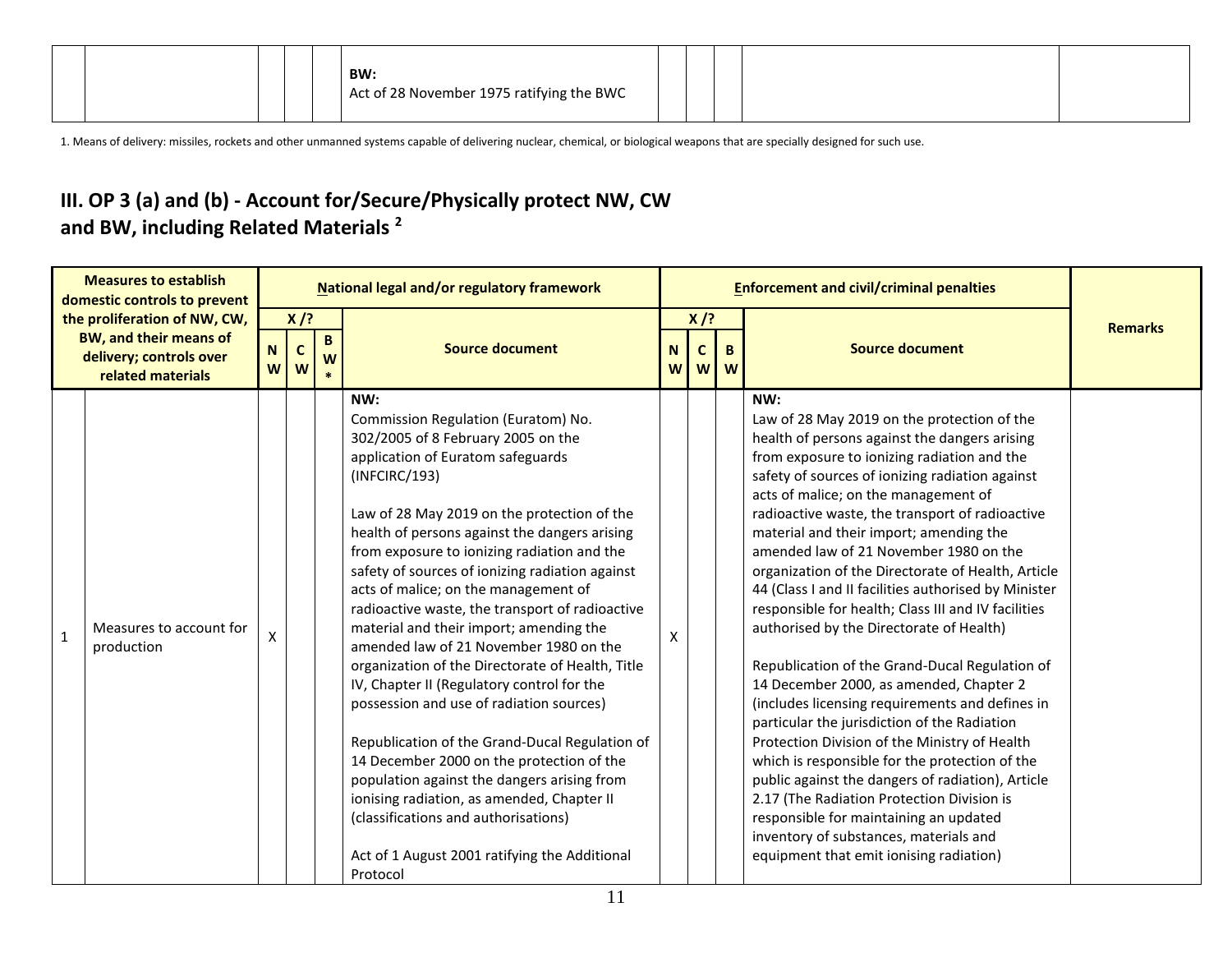| $\overline{2}$ | Measures to account for<br>use       | x            |   |   | NW:<br>Commission Regulation (Euratom) No.<br>302/2005 on the application of Euratom<br>safeguards<br>Law of 28 May 2019 on radiation protection,<br>Title IV, Chapter II (Regulatory control for the<br>possession and use of radiation sources)<br>Republication of the Grand-Ducal Regulation of<br>14 December 2000, as amended, Chapter 2<br>Act of 1 August 2001 ratifying the Additional<br>Protocol  | X |   |              | NW:<br>Law of 28 May 2019 on radiation protection,<br>Article 44 (Class I and II facilities authorised by<br>Minister responsible for health; Class III and IV<br>facilities authorised by the Directorate of Health)<br>Republication of the Grand-Ducal Regulation of<br>14 December 2000, as amended, Chapter 2,<br>Article 2.17 (Inventory maintained by the<br>Radiation Protection Division) |
|----------------|--------------------------------------|--------------|---|---|--------------------------------------------------------------------------------------------------------------------------------------------------------------------------------------------------------------------------------------------------------------------------------------------------------------------------------------------------------------------------------------------------------------|---|---|--------------|----------------------------------------------------------------------------------------------------------------------------------------------------------------------------------------------------------------------------------------------------------------------------------------------------------------------------------------------------------------------------------------------------|
| 3              | Measures to account for<br>storage   | X            |   |   | NW:<br>Commission Regulation (Euratom) No.<br>302/2005 on the application of Euratom<br>safeguards<br>Law of 28 May 2019 on radiation protection,<br>Title IV, Chapter II (Regulatory control for the<br>possession and use of radiation sources)<br>Republication of the Grand-Ducal Regulation of<br>14 December 2000, as amended, Chapter II<br>Act of 1 August 2001 ratifying the Additional<br>Protocol | X |   |              | NW:<br>Law of 28 May 2019 on radiation protection,<br>Article 44 (Class I and II facilities authorised by<br>Minister responsible for health; Class III and IV<br>facilities authorised by the Directorate of Health)<br>Republication of the Grand-Ducal Regulation of<br>14 December 2000, as amended, Chapter 2,<br>Article 2.17 (Inventory maintained by the<br>Radiation Protection Division) |
| 4              | Measures to account for<br>transport | $\mathsf{X}$ | X | X | NW/CW/BW:<br>EU Directive 2008/68/EC of 24 September 2008<br>on the inland transport of dangerous goods<br>(implementing ADR, RID and ADN), as<br>amended<br>European Agreement concerning the<br>International Carriage of Dangerous Goods by<br>Road (ADR), Regulations concerning the<br>International Carriage of Dangerous Goods by<br>Rail (RID), European Agreement                                   | X | Χ | $\mathsf{X}$ | NW/CW/BW:<br>European Agreement concerning the<br>International Carriage of Dangerous Goods by<br>Road (ADR), Regulations concerning the<br>International Carriage of Dangerous Goods by<br>Rail (RID), European Agreement<br>concerning the International Carriage of<br>Dangerous Goods by Inland Waterways (ADN)                                                                                |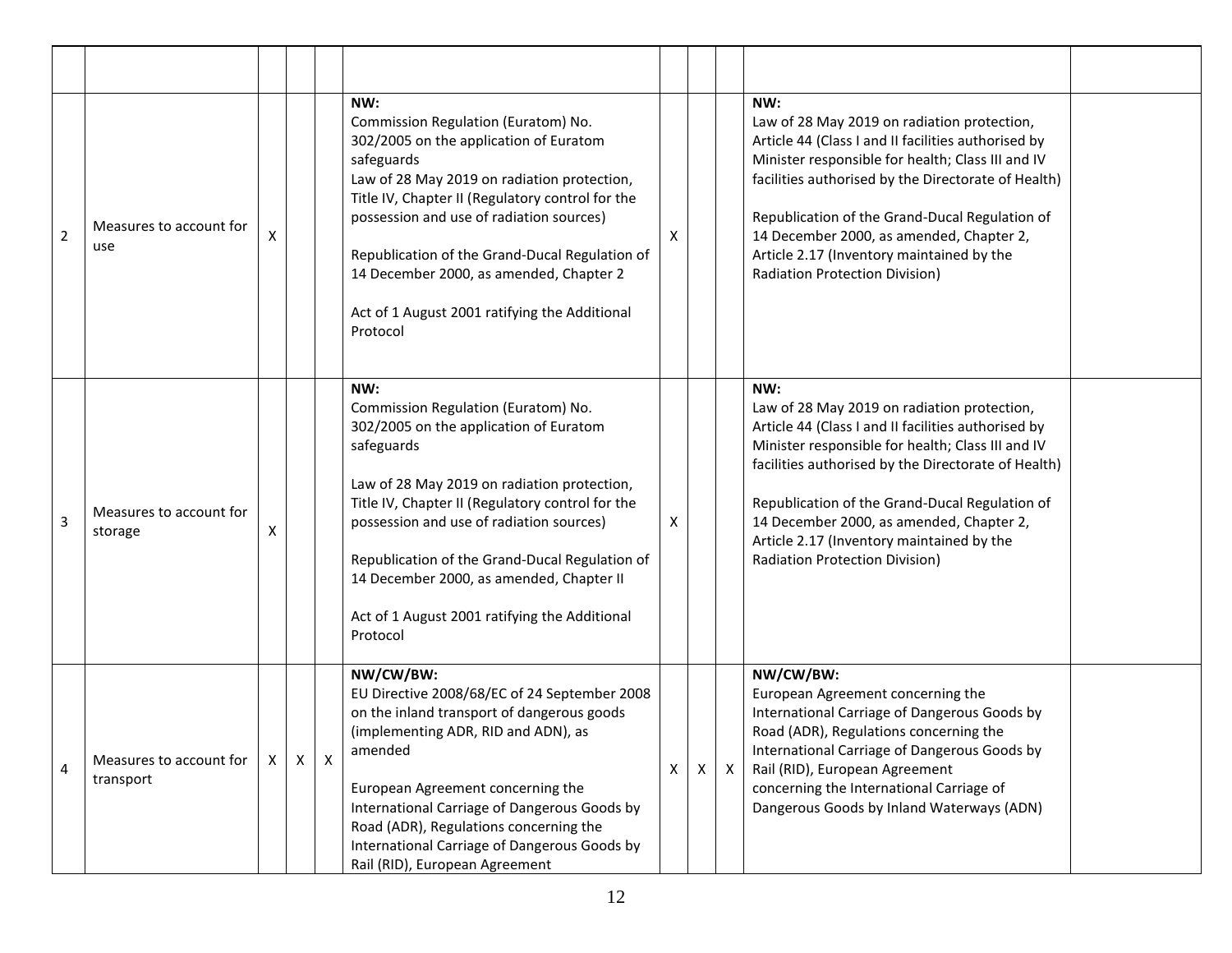|   |                                  |  |              | concerning the International Carriage of<br>Dangerous Goods by Inland Waterways (ADN)<br>Grand Ducal Regulation of 31 January 2003 on<br>the transport of dangerous goods by road, as<br>amended<br>Grand Ducal Regulation of 3 June 2003 on the<br>transport of dangerous goods by rail, as<br>amended                                                                                                                                                                                |  |   | Grand Ducal Regulation of 31 January 2003 on<br>the transport of dangerous goods by road, as<br>amended, Article 62 (criminal penalties)<br>Grand Ducal Regulation of 3 June 2003 on the<br>transport of dangerous goods by rail, as<br>amended, Article 29 (criminal penalties)                                                                                                                                               |  |
|---|----------------------------------|--|--------------|----------------------------------------------------------------------------------------------------------------------------------------------------------------------------------------------------------------------------------------------------------------------------------------------------------------------------------------------------------------------------------------------------------------------------------------------------------------------------------------|--|---|--------------------------------------------------------------------------------------------------------------------------------------------------------------------------------------------------------------------------------------------------------------------------------------------------------------------------------------------------------------------------------------------------------------------------------|--|
|   |                                  |  |              | NW:<br>Commission Regulation (Euratom) No.<br>302/2005 on the application of Euratom<br>safeguards<br>Law of 28 May 2019 on radiation protection,<br>Title IV, Chapter III (regulatory control for the<br>transport, import and export of radioactive<br>substances)<br>Republication of the Grand-Ducal Regulation of<br>14 December 2000, as amended, Chapter 3<br>(transport and transit of radioactive<br>substances)<br>Act of 1 August 2001 ratifying the Additional<br>Protocol |  |   | NW:<br>Law of 28 May 2019 on radiation protection,<br>Article 57 (authorisation granted by the Minister<br>responsible for health)<br>Republication of the Grand-Ducal Regulation of<br>14 December 2000, as amended, Chapter 3<br>(Class I and II facilities-related transport<br>authorised by Minister responsible for health;<br>Class III and IV facilities-related transport<br>authorised by the Directorate of Health) |  |
| 5 | Measures to secure<br>production |  |              |                                                                                                                                                                                                                                                                                                                                                                                                                                                                                        |  |   |                                                                                                                                                                                                                                                                                                                                                                                                                                |  |
| 6 | Measures to secure use           |  |              |                                                                                                                                                                                                                                                                                                                                                                                                                                                                                        |  |   |                                                                                                                                                                                                                                                                                                                                                                                                                                |  |
| 7 | Measures to secure<br>storage    |  | $\mathsf{X}$ | BW:<br>Council Directive 2000/54/EC of 18 September<br>2000 on the protection of workers from risks<br>related to exposure to biological agents at<br>work, as amended, Annex V (secure storage of<br>containment level 4 agents)                                                                                                                                                                                                                                                      |  | X | BW:<br>Grand Ducal Regulation of 4 November 1994, as<br>amended, Article 18 (criminal sanctions)                                                                                                                                                                                                                                                                                                                               |  |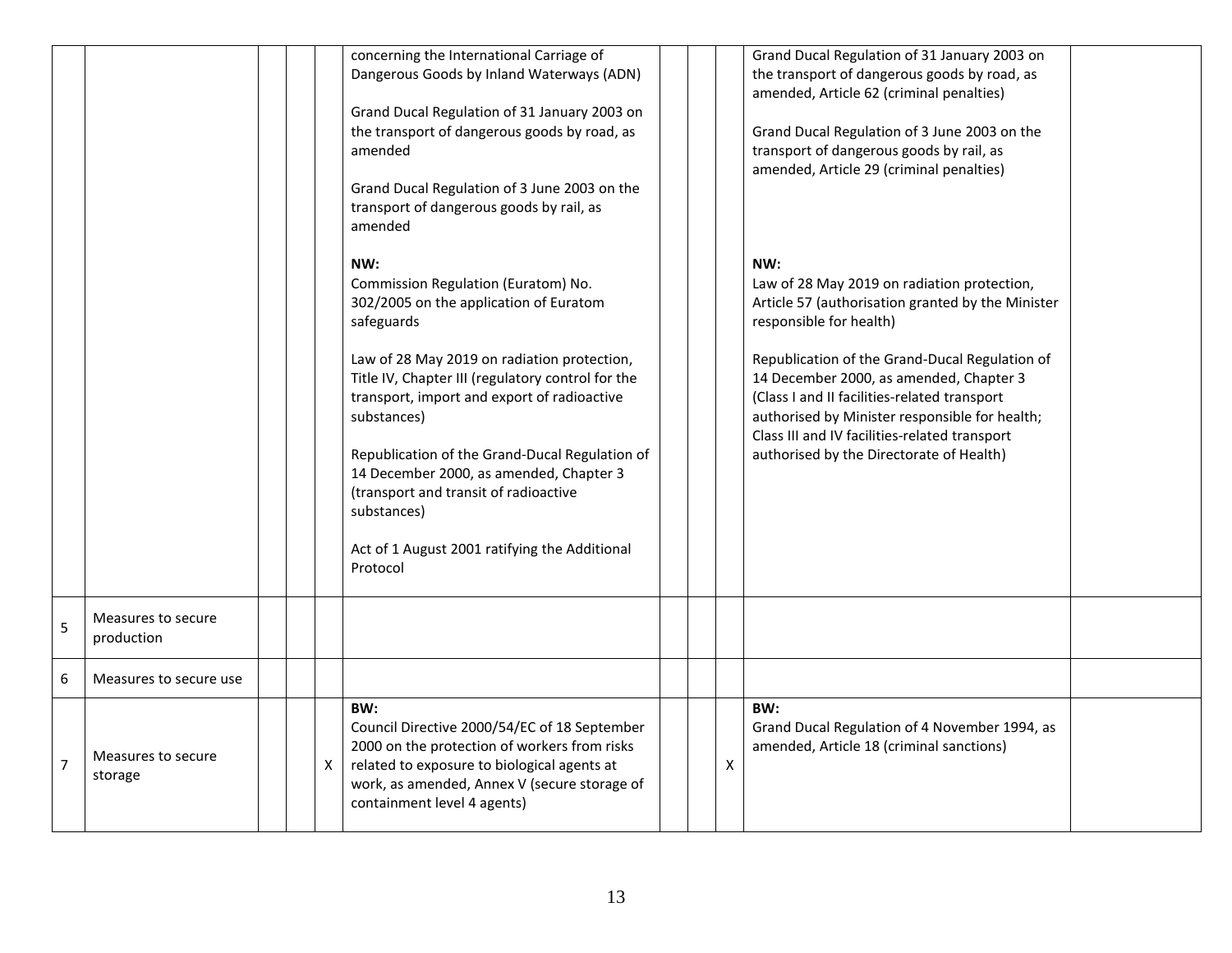|   |                                 |   |                           |              | Grand Ducal Regulation of 4 November 1994,<br>as amended, Annex V (secure storage of                                                                                                                                                                                                                                                                                                                                                                                                                                                                                                                                                                                                                                                                                                                                                                                                                                                                                                                                                                                                                                           |   |   |                                                                                                                                                                                                                                                                                                                                                                                                                                                                                                                                                                                                                                                                                                                                                                                                                                                                                                                                             |  |
|---|---------------------------------|---|---------------------------|--------------|--------------------------------------------------------------------------------------------------------------------------------------------------------------------------------------------------------------------------------------------------------------------------------------------------------------------------------------------------------------------------------------------------------------------------------------------------------------------------------------------------------------------------------------------------------------------------------------------------------------------------------------------------------------------------------------------------------------------------------------------------------------------------------------------------------------------------------------------------------------------------------------------------------------------------------------------------------------------------------------------------------------------------------------------------------------------------------------------------------------------------------|---|---|---------------------------------------------------------------------------------------------------------------------------------------------------------------------------------------------------------------------------------------------------------------------------------------------------------------------------------------------------------------------------------------------------------------------------------------------------------------------------------------------------------------------------------------------------------------------------------------------------------------------------------------------------------------------------------------------------------------------------------------------------------------------------------------------------------------------------------------------------------------------------------------------------------------------------------------------|--|
|   |                                 |   |                           |              | containment level 4 agents)                                                                                                                                                                                                                                                                                                                                                                                                                                                                                                                                                                                                                                                                                                                                                                                                                                                                                                                                                                                                                                                                                                    |   |   |                                                                                                                                                                                                                                                                                                                                                                                                                                                                                                                                                                                                                                                                                                                                                                                                                                                                                                                                             |  |
| 8 | Measures to secure<br>transport | X | $\boldsymbol{\mathsf{X}}$ | $\mathsf{X}$ | NW/CW/BW:<br>EU Directive 2008/68/EC of 24 September 2008<br>on the inland transport of dangerous goods<br>(implementing ADR, RID and ADN), as<br>amended<br>European Agreement concerning the<br>International Carriage of Dangerous Goods by<br>Road (ADR), Regulations concerning the<br>International Carriage of Dangerous Goods by<br>Rail (RID), European Agreement<br>concerning the International Carriage of<br>Dangerous Goods by Inland Waterways (ADN)<br>Grand Ducal Regulation of 31 January 2003 on<br>the transport of dangerous goods by road, as<br>amended<br>Grand Ducal Regulation of 3 June 2003 on the<br>transport of dangerous goods by rail, as<br>amended<br>NW:<br>Law of 28 May 2019 on radiation protection,<br>Title IV, Chapter III (regulatory control for the<br>transport, import and export of radioactive<br>substances)<br>Republication of the Grand-Ducal Regulation of<br>14 December 2000, as amended, Chapter 3<br>(transport and transit of radioactive<br>substances, including a requirement to follow<br>international guidelines for packaging for<br>radioactive substances) | X | X | NW/CW/BW:<br>European Agreement concerning the<br>International Carriage of Dangerous Goods by<br>Road (ADR), Regulations concerning the<br>International Carriage of Dangerous Goods by<br>Rail (RID), European Agreement<br>concerning the International Carriage of<br>Dangerous Goods by Inland Waterways (ADN)<br>Grand Ducal Regulation of 31 January 2003, as<br>amended, Article 62 (criminal penalties)<br>Grand Ducal Regulation of 3 June 2003, as<br>amended, Article 29 (criminal penalties)<br>NW:<br>Law of 28 May 2019 on radiation protection,<br>Article 57 (authorisation granted by the Minister<br>responsible for health)<br>Republication of the Grand-Ducal Regulation of<br>14 December 2000, as amended, Chapter 3<br>(Class I and II facilities-related transport<br>authorised by Minister responsible for health;<br>Class III and IV facilities-related transport<br>authorised by the Directorate of Health) |  |
| 9 | Physical protection<br>measures | X |                           | X            | NW:<br>Law of 28 May 2019 on radiation protection,<br>Article 130 (physical protection for "sources of<br>radiation")                                                                                                                                                                                                                                                                                                                                                                                                                                                                                                                                                                                                                                                                                                                                                                                                                                                                                                                                                                                                          | X |   | NW:<br>Act of 11 April 1985 approving the CPPNM, as<br>amended, Article 2 (criminal penalties)                                                                                                                                                                                                                                                                                                                                                                                                                                                                                                                                                                                                                                                                                                                                                                                                                                              |  |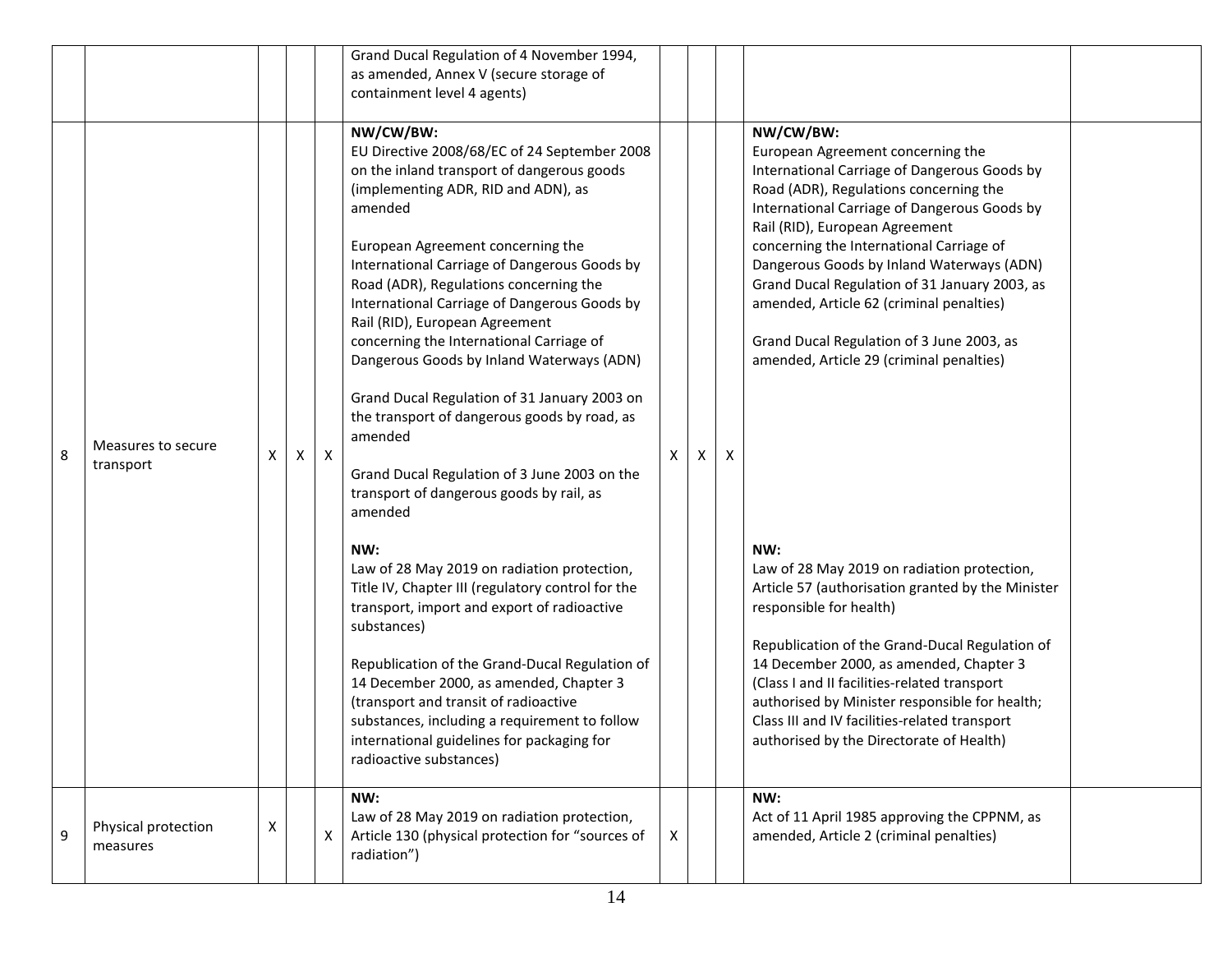|    |                       |  | Act of 11 April 1985 approving the Convention<br>on the Physical Protection of Nuclear Material<br>(CPPNM), as amended (in particular through<br>the Act of 28 July 2011 approving the<br>Amendment to the CPPNM)                                                                                                                                        |  |  |  |
|----|-----------------------|--|----------------------------------------------------------------------------------------------------------------------------------------------------------------------------------------------------------------------------------------------------------------------------------------------------------------------------------------------------------|--|--|--|
|    |                       |  | BW:<br>Council Directive 2000/54/EC of 18 September<br>2000 on the protection of workers from risks<br>related to exposure to biological agents at<br>work, as amended, Annex V (secure storage of<br>containment level 4 agents)<br>Grand Ducal Regulation of 4 November 1994,<br>as amended, Annex V (secure storage of<br>containment level 4 agents) |  |  |  |
| 10 | Personnel Reliability |  |                                                                                                                                                                                                                                                                                                                                                          |  |  |  |

2. Related materials: materials, equipment and technology covered by relevant multilateral treaties and arrangements, or included on national control lists, which could be used for the design, development, production or use of nuclear, chemical and biological weapons and their means of delivery.

\* Information required in this section may also be available in the State's Confidence Building Measures report, if submitted to the BWC Implementation Support Unit (online at:

[http://www.unog.ch/80256EE600585943/\(httpPages\)/4FA4DA37A55C7966C12575780055D9E8?OpenDocument\)](http://www.unog.ch/80256EE600585943/(httpPages)/4FA4DA37A55C7966C12575780055D9E8?OpenDocument)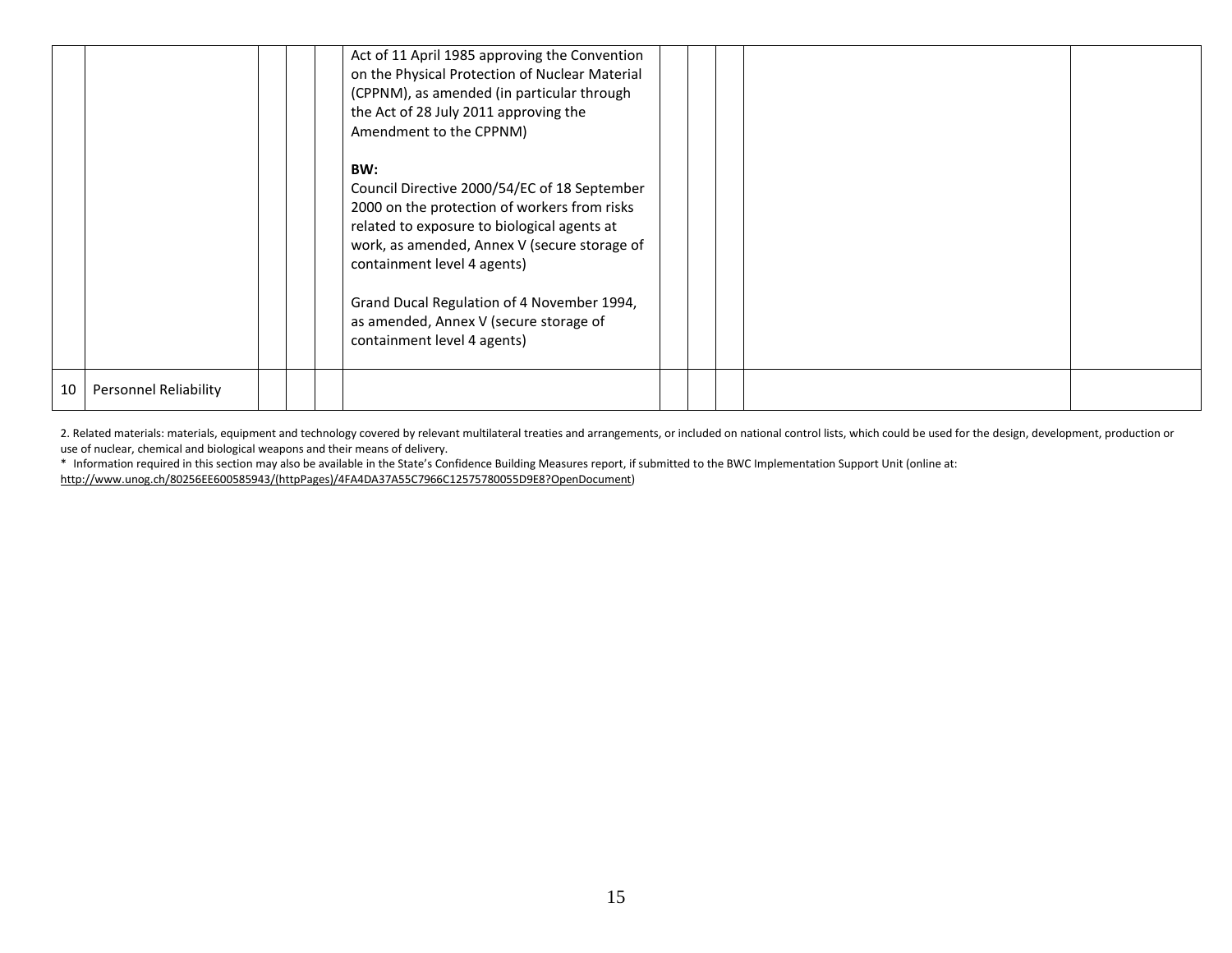#### **IV. OP 3 (a) and (b) - Account for/Secure/Physically protect NW including Related Materials (NW specific)**

|                | <b>Measures to establish</b><br>domestic controls to prevent<br>the proliferation of NW, and<br>their means of delivery;<br>controls over related<br>materials    | <b>Source document</b>                                                                                                                                                                                                                                                                                                                                                                                                                                                                                                                                                                                                                                                           | <b>Remarks</b> |
|----------------|-------------------------------------------------------------------------------------------------------------------------------------------------------------------|----------------------------------------------------------------------------------------------------------------------------------------------------------------------------------------------------------------------------------------------------------------------------------------------------------------------------------------------------------------------------------------------------------------------------------------------------------------------------------------------------------------------------------------------------------------------------------------------------------------------------------------------------------------------------------|----------------|
| 1              | National regulatory<br>authority                                                                                                                                  | Law of 28 May 2019 on radiation protection and Grand-Ducal Regulation of 14 December 2000, as amended (Minister<br>responsible for Health, Directorate of Health - Division of Radiation Protection (DRP)/ Division de la Radioprotection)<br>Act of 21 November 1980 on the Organisation of the Directorate of Health                                                                                                                                                                                                                                                                                                                                                           |                |
| $\overline{2}$ | Licensing of nuclear<br>installations/entities/<br>use of materials                                                                                               | Law of 28 May 2019 on the protection of the health of persons against the dangers arising from exposure to ionizing<br>radiation and the safety of sources of ionizing radiation against acts of malice; on the management of radioactive waste,<br>the transport of radioactive material and their import; amending the amended law of 21 November 1980 on the<br>organization of the Directorate of Health, Chapter II (regulatory control for the possession and use of radiation sources)<br>Grand-Ducal Regulation of 14 December 2000, as amended, Chapter 2 (authorisation requirements for different categories<br>of installations, depending on the risk they present) |                |
| 3              | <b>IAEA Safeguards</b><br>Agreements                                                                                                                              | Safeguards Agreement 78/164/Euratom, INFCIRC/193 of 14 September 1973<br>Additional Protocol 1999/188/Euratom, INFCIRC/193/Add.8 of 12 January 2005                                                                                                                                                                                                                                                                                                                                                                                                                                                                                                                              |                |
| 4              | <b>IAEA Code of Conduct</b><br>on Safety and Security<br>of Radioactive Sources                                                                                   | Notification pursuant to GC(47)/RES./7.B                                                                                                                                                                                                                                                                                                                                                                                                                                                                                                                                                                                                                                         |                |
| 5              | Supplementary<br>Guidance on the Import<br>and Export of<br>Radioactive Sources of<br>the Code of Conduct on<br>the Safety and Security<br>of Radioactive Sources | Notification pursuant to GC(48)/RES/10.D; contact point designated; response to questionnaire                                                                                                                                                                                                                                                                                                                                                                                                                                                                                                                                                                                    |                |
| 6              | IAEA Incident and<br><b>Trafficking Database</b>                                                                                                                  | Participates in ITDB                                                                                                                                                                                                                                                                                                                                                                                                                                                                                                                                                                                                                                                             |                |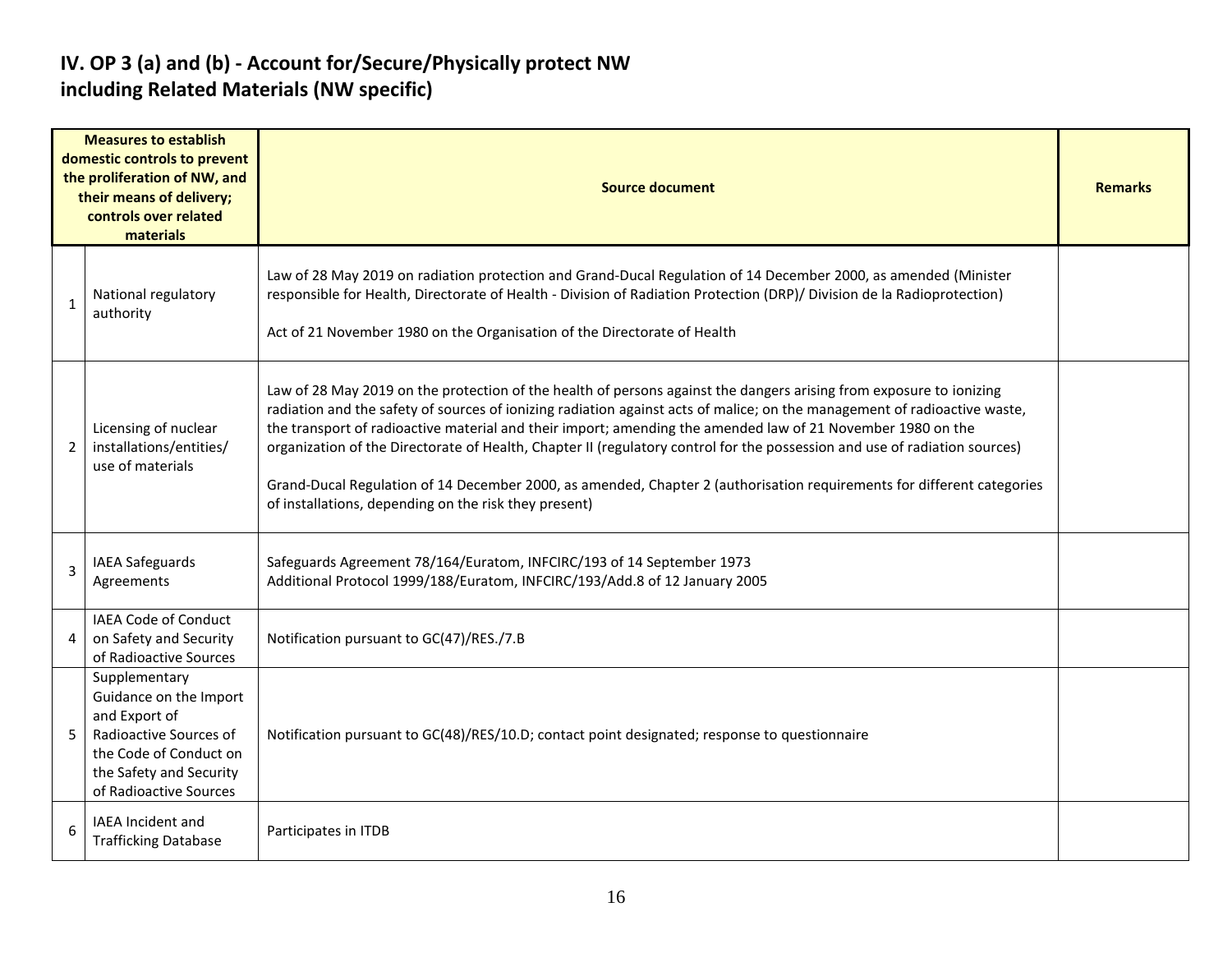|    | <b>Integrated Nuclear</b><br>Security Support Plan<br>(INSSP) / International<br><b>Physical Protection</b><br><b>Advisory Service (IPAS)</b> |                                                                                                                                                                                                                                                                                                                                                                                                                                                                                  |  |
|----|-----------------------------------------------------------------------------------------------------------------------------------------------|----------------------------------------------------------------------------------------------------------------------------------------------------------------------------------------------------------------------------------------------------------------------------------------------------------------------------------------------------------------------------------------------------------------------------------------------------------------------------------|--|
| 8  | Applying the physical<br>protection<br>recommendations in<br>INFCIRC/225/Rev.5                                                                |                                                                                                                                                                                                                                                                                                                                                                                                                                                                                  |  |
|    | <b>Other Agreements</b><br>related to IAEA                                                                                                    | Agreement on the Privileges and Immunities of the IAEA (deposit 24 March 1972)<br>Convention on Early Notification of a Nuclear Accident (deposit 26 September 2000)<br>Convention on Assistance in the Case of a Nuclear Accident or Radiological Emergency (26 September 2000)<br>Convention on Nuclear Safety (deposit 7 April 1997)<br>Joint Convention on the Safety of Spent Fuel Management and on the Safety of Radioactive Waste Management (deposit<br>21 August 2001) |  |
| 10 | National legislation and<br>regulations related to<br>nuclear material<br>including CPPNM                                                     | Law of 11 April 1985 approving the Convention on the Physical Protection of Nuclear Material, as amended (including<br>through the Law of 28 July 2011 approving the Amendment to the CPPNM)                                                                                                                                                                                                                                                                                     |  |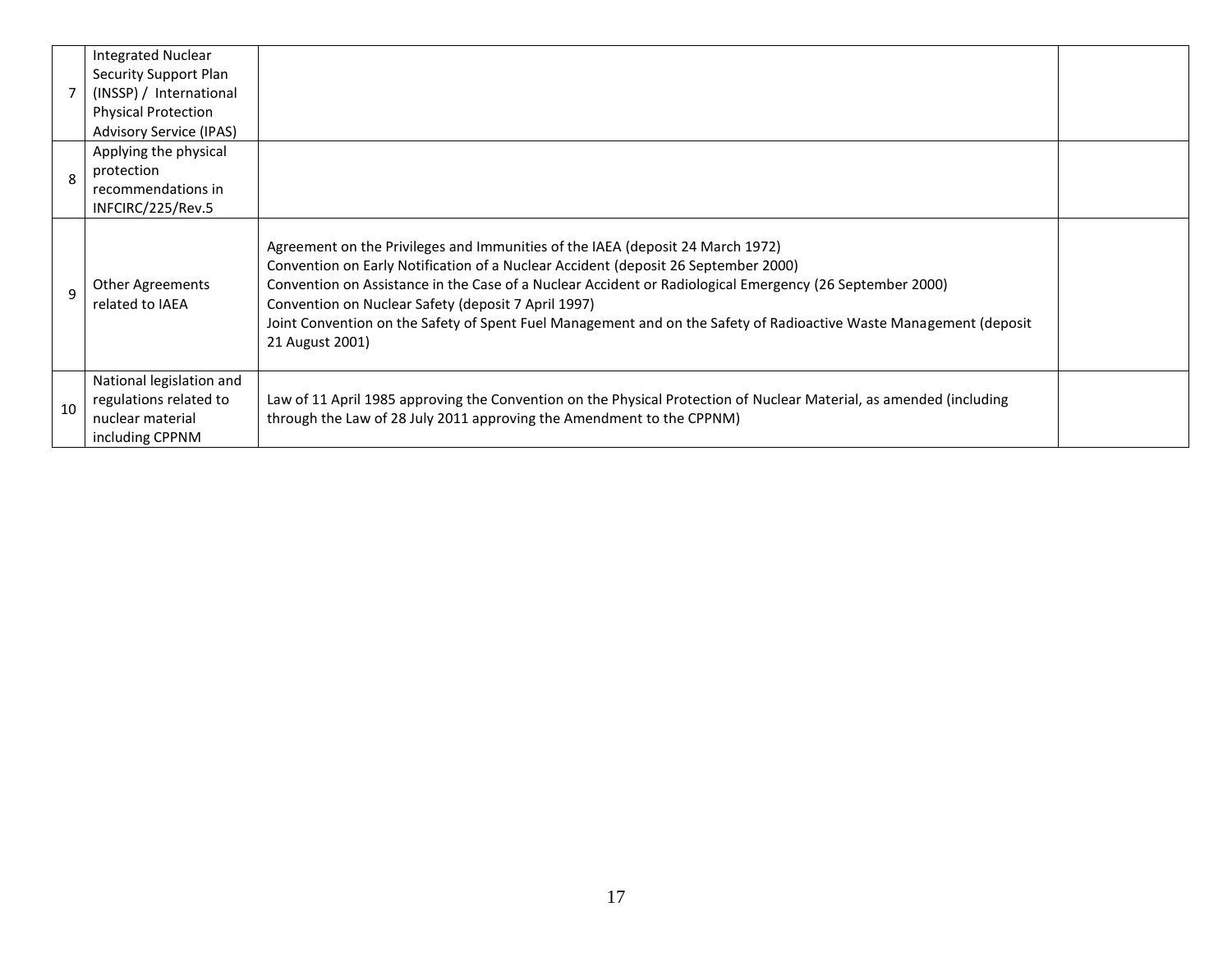#### **V. OP 3 (a) and (b) - Account for/Secure/Physically protect CW including Related Materials (CW specific)**

|                | <b>Measures to establish</b><br>domestic controls to prevent<br>the proliferation of CW, and<br>their means of delivery;<br>controls over related<br>materials | <b>Source document</b>                                                                                                                                                                                                                                                                                                                                                                                                                                                                                                                                                                                                     |  |  |  |  |  |  |  |
|----------------|----------------------------------------------------------------------------------------------------------------------------------------------------------------|----------------------------------------------------------------------------------------------------------------------------------------------------------------------------------------------------------------------------------------------------------------------------------------------------------------------------------------------------------------------------------------------------------------------------------------------------------------------------------------------------------------------------------------------------------------------------------------------------------------------------|--|--|--|--|--|--|--|
| $\overline{1}$ | National CWC authority                                                                                                                                         | National Authority – Chemical Weapons Convention<br>Under the direction of the Ministry of Foreign and European Affairs, a national authority is responsible for the obligations<br>under the Chemical Weapons Convention and for liaising with the Organisation for the Prohibition of Chemical Weapons.<br>Act of 10 April 1997 ratifying the Convention on the Prohibition of the Development, Production, Stockpiling and Use of<br>Chemical Weapons and on their Destruction, as amended, Article 2<br>Grand Ducal Regulation of 3 June 1997 concerning the enforcement of the Act of 10 April 1997 ratifying the CWC |  |  |  |  |  |  |  |
| $\overline{2}$ | Licensing/registration of<br>installations/facilities/<br>persons/entities/use/<br>handling of related<br>materials                                            |                                                                                                                                                                                                                                                                                                                                                                                                                                                                                                                                                                                                                            |  |  |  |  |  |  |  |
| $\overline{3}$ | Old or abandoned<br>chemical weapons                                                                                                                           |                                                                                                                                                                                                                                                                                                                                                                                                                                                                                                                                                                                                                            |  |  |  |  |  |  |  |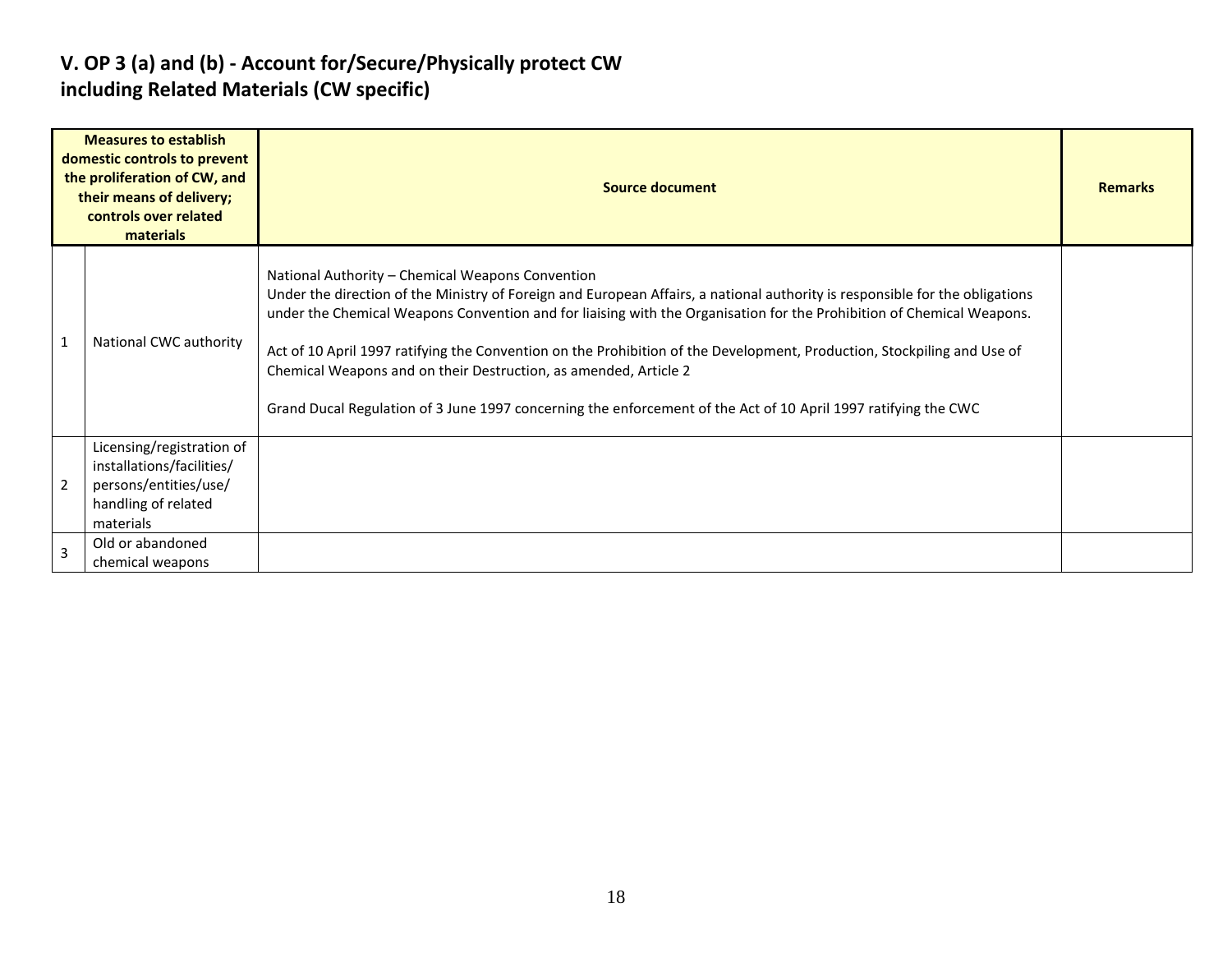#### **VI. OP 3 (a) and (b) - Account for/Secure/Physically protect BW including Related Materials (BW specific)**

| <b>Measures to establish</b><br>domestic controls to prevent<br>the proliferation of BW, their<br>means of delivery; controls<br>over related materials | Source document                                                                                                                                                                                                                                                                          |  |  |  |  |  |
|---------------------------------------------------------------------------------------------------------------------------------------------------------|------------------------------------------------------------------------------------------------------------------------------------------------------------------------------------------------------------------------------------------------------------------------------------------|--|--|--|--|--|
| Licensing/registration of<br>installations/facilities/<br>persons/entities/use/<br>handling of materials                                                | Council Directive 2000/54/EC of 18 September 2000, as amended, Article 13 (prior notification of first time use of groups 2,<br>3 or 4 agents)<br>Grand Ducal Regulation of 4 November 1994, as amended, Article 13 (prior notification of first time use of groups 2, 3 or 4<br>agents) |  |  |  |  |  |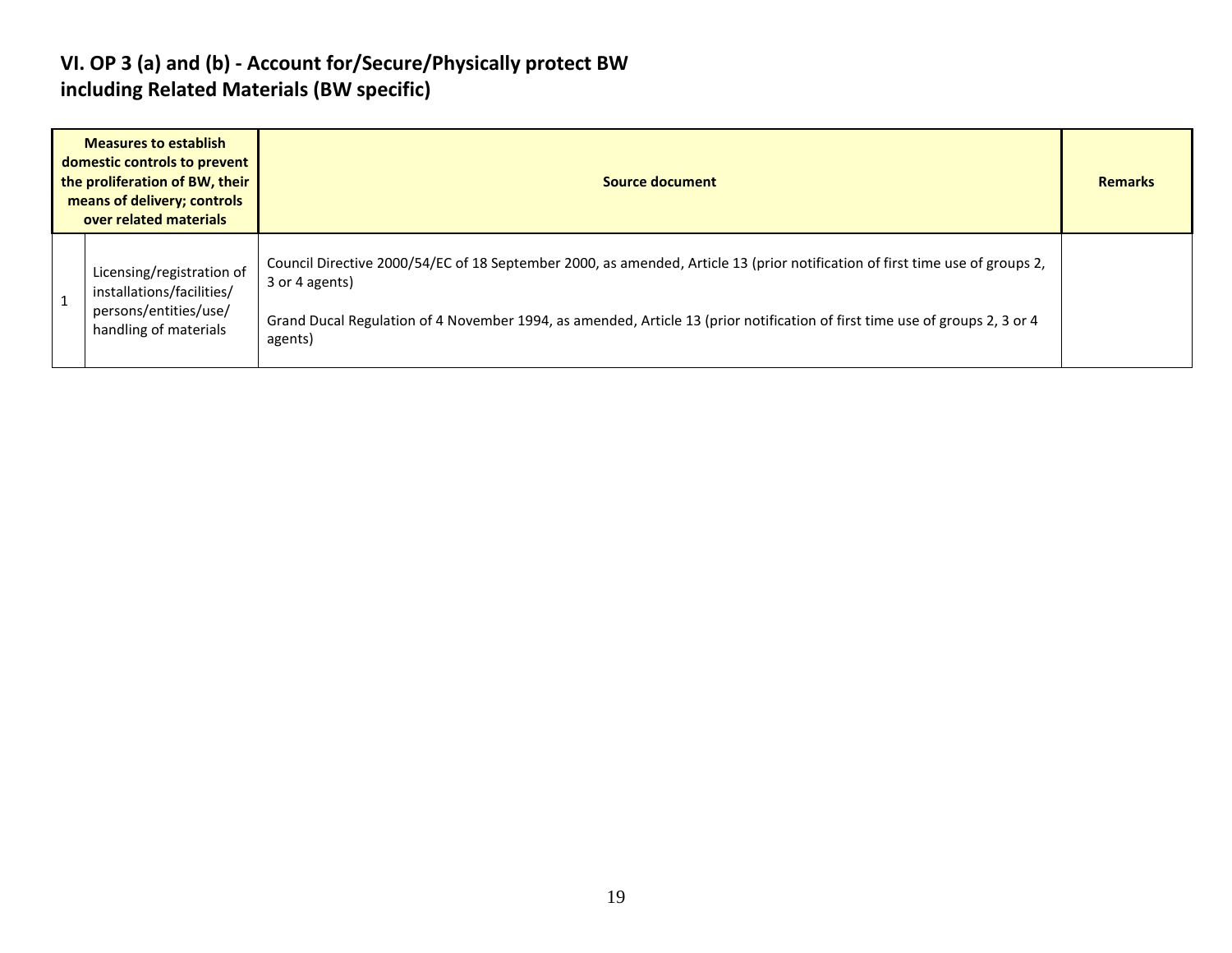# **VII. OP 3 (c) and (d) and related matters from OP 6 - Controls of NW,**

#### **CW and BW, including Related Materials**

|                | <b>Border controls and export</b><br>and trans-shipment controls                                                                             | <b>National legal framework</b> |                  |              |                                                                                                                                                                                                                                                                                                                                                                                                                                                                                                                        |              |                            |              | <b>Enforcement and civil/criminal penalties</b>                                                                                                                                                                                                                                                                                                                                                                                                                                                                         |                |  |  |  |
|----------------|----------------------------------------------------------------------------------------------------------------------------------------------|---------------------------------|------------------|--------------|------------------------------------------------------------------------------------------------------------------------------------------------------------------------------------------------------------------------------------------------------------------------------------------------------------------------------------------------------------------------------------------------------------------------------------------------------------------------------------------------------------------------|--------------|----------------------------|--------------|-------------------------------------------------------------------------------------------------------------------------------------------------------------------------------------------------------------------------------------------------------------------------------------------------------------------------------------------------------------------------------------------------------------------------------------------------------------------------------------------------------------------------|----------------|--|--|--|
|                | to prevent the proliferation<br>of nuclear, chemical and<br>biological weapons and their<br>means of delivery including<br>related materials | N<br>W                          | $X$ /?<br>C<br>W | B<br>W       | <b>Source document</b>                                                                                                                                                                                                                                                                                                                                                                                                                                                                                                 | N<br>W       | $X$ /?<br>$\mathbf c$<br>W | B<br>W       | <b>Source document</b>                                                                                                                                                                                                                                                                                                                                                                                                                                                                                                  | <b>Remarks</b> |  |  |  |
| $\mathbf{1}$   | Border control to<br>detect, deter, prevent<br>and combat illicit<br>trafficking                                                             | X                               | X                | $\mathsf{X}$ | NW/CW/BW:<br>Council Regulation (EU) No. 952/2013 (Union<br>Customs Code), as amended, Articles 134 and<br>267<br>General Act on Customs and Excise of 18 July<br>1977, as amended, Article 231 and Ministerial<br>Regulation of 4 October 1977 on the<br>coordination of terms relating to customs and<br>excise, as amended<br>Law of 27 June 2018 on export control, Chapter<br>12 (surveillance, detection and investigation of<br>offences)                                                                       | $\mathsf{x}$ | $\mathsf{X}$               | $\mathsf{X}$ | NW/CW/BW:<br>General Act on Customs and Excise of 18 July<br>1977, as amended, Articles 220-25, 227, 229,<br>230, 231, 248, 277<br>Customs and Excise Administration, under the<br>Ministry of Finance<br>Law of 27 June 2018 on export control (Office<br>for Export, Import and Transit Control, under<br>the Ministry of Economy)                                                                                                                                                                                    |                |  |  |  |
| $\overline{2}$ | Law enforcement to<br>detect, deter, prevent<br>and combat illicit<br>trafficking                                                            | X                               | $\mathsf{X}$     | $\mathsf{X}$ | NW/CW/BW:<br>Council Regulation (EU) No. 952/2013 (Union<br>Customs Code), as amended Article 198<br>Law of 27 July 1993 conferring new powers<br>and amending the existing powers of the<br>the customs and excise administration<br>concerning indirect taxation and police<br>powers, as amended, Article 6 (co-operation<br>between customs agents and the police and<br>gendarme)<br>Law of 9 June 1994 empowering officials of the<br>customs administration to exercise certain<br>powers of the general police | <b>X</b>     | $\mathsf{X}^-$             | $\mathsf{X}$ | NW/CW/BW:<br>Customs and Excise Administration, under the<br>Ministry of Finance including its Risk Analysis<br>and Targeting Unit<br>Office for Export, Import and Transit Control<br>Radiation Protection Division, Ministry of<br>Foreign Affairs, Intelligence Service of the<br>Ministry of State, Customs and Excise<br>Administration are responsible for preventing,<br>investigating and reporting violations with<br>respect to the implementation of legislation<br>relating to weapons of mass destruction. |                |  |  |  |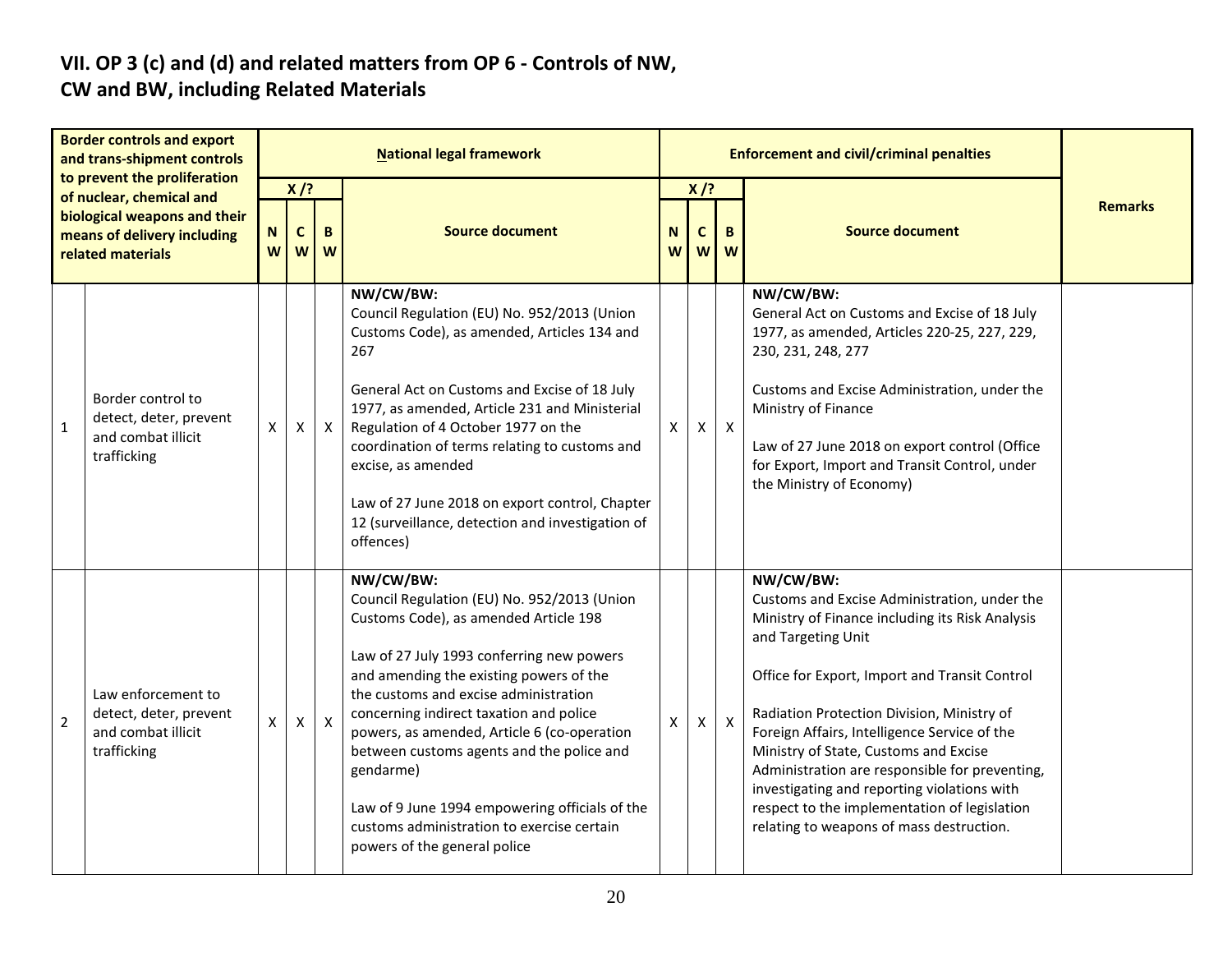|   |                                        |   |   |                           | Law of 27 June 2018 on export control, Articles<br>52-53 (police powers for officials of the<br>Customs and Excise Administration and Office<br>for Export, Import and Transit Control)                                                                                                                                                                                                                                                  |                |   |                           |                                                                                                                                                                                                                                                                                                                                                 |  |
|---|----------------------------------------|---|---|---------------------------|------------------------------------------------------------------------------------------------------------------------------------------------------------------------------------------------------------------------------------------------------------------------------------------------------------------------------------------------------------------------------------------------------------------------------------------|----------------|---|---------------------------|-------------------------------------------------------------------------------------------------------------------------------------------------------------------------------------------------------------------------------------------------------------------------------------------------------------------------------------------------|--|
| 3 | Border control detection<br>measures   | X | Χ | $\boldsymbol{\mathsf{X}}$ | NW/CW/BW:<br>Union Customs Code, as amended Article 46<br>(risk management and customs controls)<br>Decision No 70/2008/EC of the European<br>Parliament and the Council of 15 January 2008<br>on a paperless environment for customs and<br>trade                                                                                                                                                                                       | Х              | х | $\boldsymbol{\mathsf{X}}$ | NW/CW/BW:<br>Union Customs Code, as amended, Article 46<br>Customs and Excise Administration uses X-ray<br>machines and has established a special unit<br>solely dedicated for air freight issues in the air<br>freight section of Luxembourg airport (the<br>"Risk-Analysis and Targeting Unit" / "Unité<br>d'analyse de risque et de ciblage" |  |
| 4 | Control of brokering                   | X | X | $\mathsf{X}$              | NW/CW/BW:<br>Council Regulation (EC) No 428/2009 of 5 May<br>2009 setting up a Community regime for the<br>control of exports, transfer, brokering and<br>transit of dual-use items, as amended, Article 5<br>Law of 27 June 2018 on export control, Article<br>42 (brokering)<br>Grand ducal regulation of 14 December 2018<br>implementing the law of 27 June 2018 on<br>export control, Articles 6, 11 and 15, Annexes<br>16 and 19   | $\pmb{\times}$ | Χ | X                         | NW/CW/BW:<br>Law of 27 June 2018 on export control, Article<br>60 (criminal penalty related to brokering)                                                                                                                                                                                                                                       |  |
| 5 | Export control<br>legislation in place | X | X | Χ                         | NW/CW/BW:<br>Council Regulation (EC) No 428/2009 of 5 May<br>2009 setting up a Community regime for the<br>control of exports, transfer, brokering and<br>transit of dual-use items, as amended<br>Law of 27 June 2018 on export control<br>Grand ducal regulation of 14 December 2018<br>implementing the law of 27 June 2018 on<br>export control<br>Council Common Position 2008/944/CFSP of 8<br>December 2008 defining common rules | X              | X | X                         | NW/CW/BW:<br>Law of 27 June 2018 on export control, Chapter<br>13 (sanctions)                                                                                                                                                                                                                                                                   |  |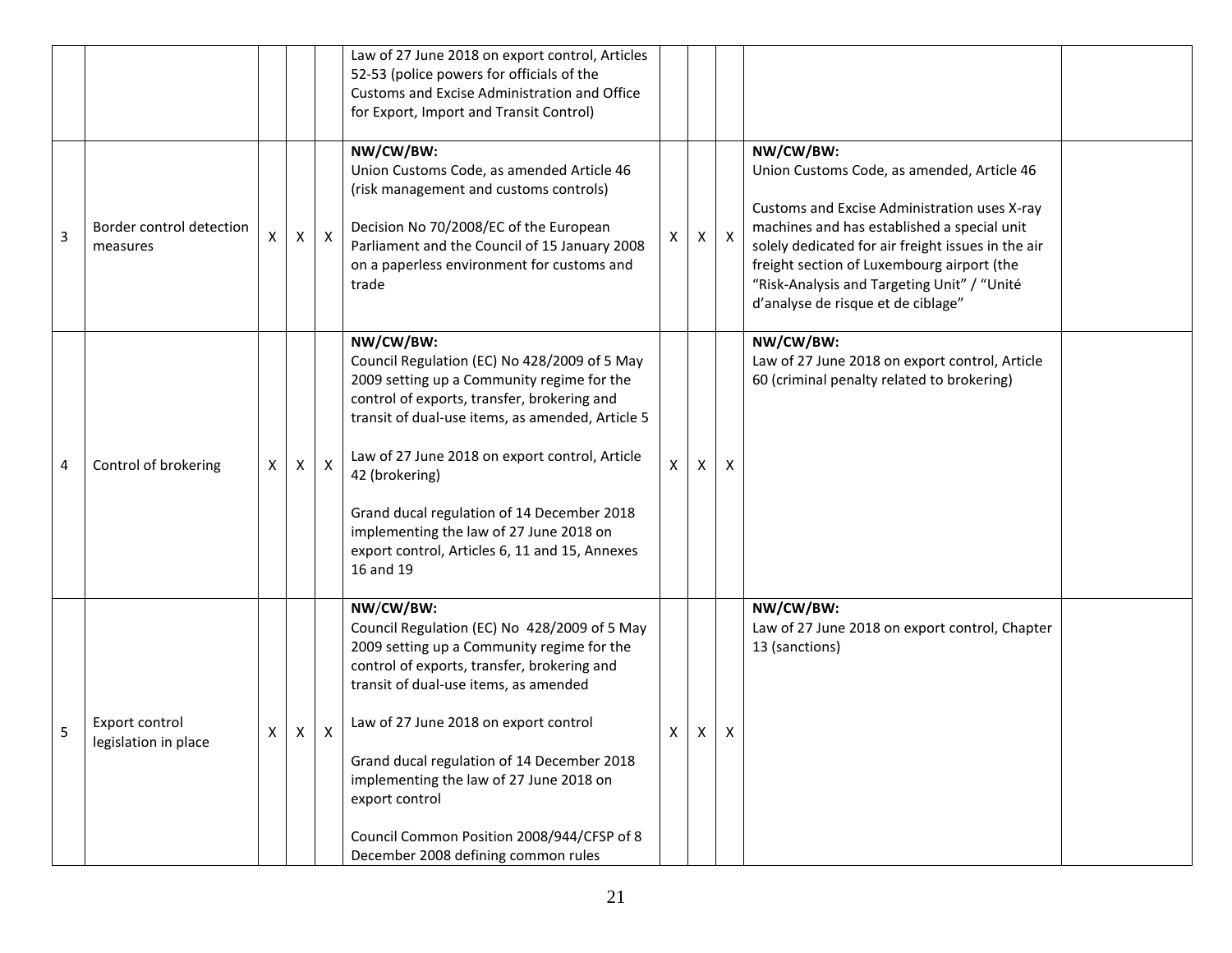|   |                                                            |    |   |              | governing control of exports of military<br>technology and equipment<br>NW:<br>Grand-Ducal Regulation of 14 December 2000<br>on the protection of the population against the<br>dangers arising from ionising radiation, as<br>amended, Article 3.1 (authorisation for<br>transport and transit)                                                                                                                                                                                                                                                                                                                                                                                                                                                |   |   |              |                                                                                                                                                                                                                                                                                                                                                                                                                                                                                                                                                                                                                                         |  |
|---|------------------------------------------------------------|----|---|--------------|-------------------------------------------------------------------------------------------------------------------------------------------------------------------------------------------------------------------------------------------------------------------------------------------------------------------------------------------------------------------------------------------------------------------------------------------------------------------------------------------------------------------------------------------------------------------------------------------------------------------------------------------------------------------------------------------------------------------------------------------------|---|---|--------------|-----------------------------------------------------------------------------------------------------------------------------------------------------------------------------------------------------------------------------------------------------------------------------------------------------------------------------------------------------------------------------------------------------------------------------------------------------------------------------------------------------------------------------------------------------------------------------------------------------------------------------------------|--|
| 6 | Licensing provisions and<br>Authority                      | X. | Χ | $\mathsf{X}$ | NW/CW/BW:<br>Council Regulation (EC) No 428/2009 of 5 May<br>2009, as amended, Articles 3, 4, 5, 9, Chapter<br>III (intra-Community transfers do not require<br>an authorisation, except for items listed in<br>Annex IV (Article 22)), Annexes II (EU General<br>Export Authorisation) and IIIa and b (models)<br>Law of 27 June 2018 on export control, Chapter<br>9 (authorisation for exports, brokering, transit,<br>catch-all)<br>Grand ducal regulation of 14 December 2018<br>implementing the law of 27 June 2018 on<br>export control, Articles 6, 10, 11 and 15,<br>Annexes 14, 15, 16, 17, 19, 20, 21<br>NW:<br>Grand-Ducal regulation of 14 December 2000,<br>as amended, Article 3.1 (authorisation for<br>transport and transit) | X | X | X            | NW/CW/BW:<br>Law of 27 June 2018 on export control, Chapter<br>11 (Office for Export, Import and Transit<br>Control), Article 60 (criminal penalties)<br>Grand ducal regulation of 14 December 2018<br>implementing the law of 27 June 2018 on<br>export control, Chapter 1 (Office for Export,<br>Import and Transit Control)<br>NW:<br>Grand-Ducal regulation of 14 December 2000,<br>as amended, Article 3.1 (Class I and II facilities-<br>related transport and transit authorised by<br>Minister responsible for health; Class III and IV<br>facilities-related transport and transit<br>authorised by the Directorate of Health) |  |
| 7 | Control lists of<br>materials, equipment<br>and technology | X  | X | $\mathsf{X}$ | NW/CW/BW:<br>Council Regulation (EC) No 428/2009 of 5 May<br>2009, as amended, Article 2 ("dual-use items<br>shall mean items, including software and<br>technology, which can be used for both civil<br>and military purposes "), Annex I<br>Law of 27 June 2018 on export control, Chapter<br>9 (referring in each article therein to the                                                                                                                                                                                                                                                                                                                                                                                                     | X | X | $\mathsf{x}$ | NW/CW/BW:<br>Council regulation (EC) No 428/2009 of 5 May<br>2009, as amended, Annex I<br>Law of 27 June 2018 on export control, Chapter<br>9 (referring in each article therein to the<br>control lists in Council Regulation (EC) No<br>428/2009)                                                                                                                                                                                                                                                                                                                                                                                     |  |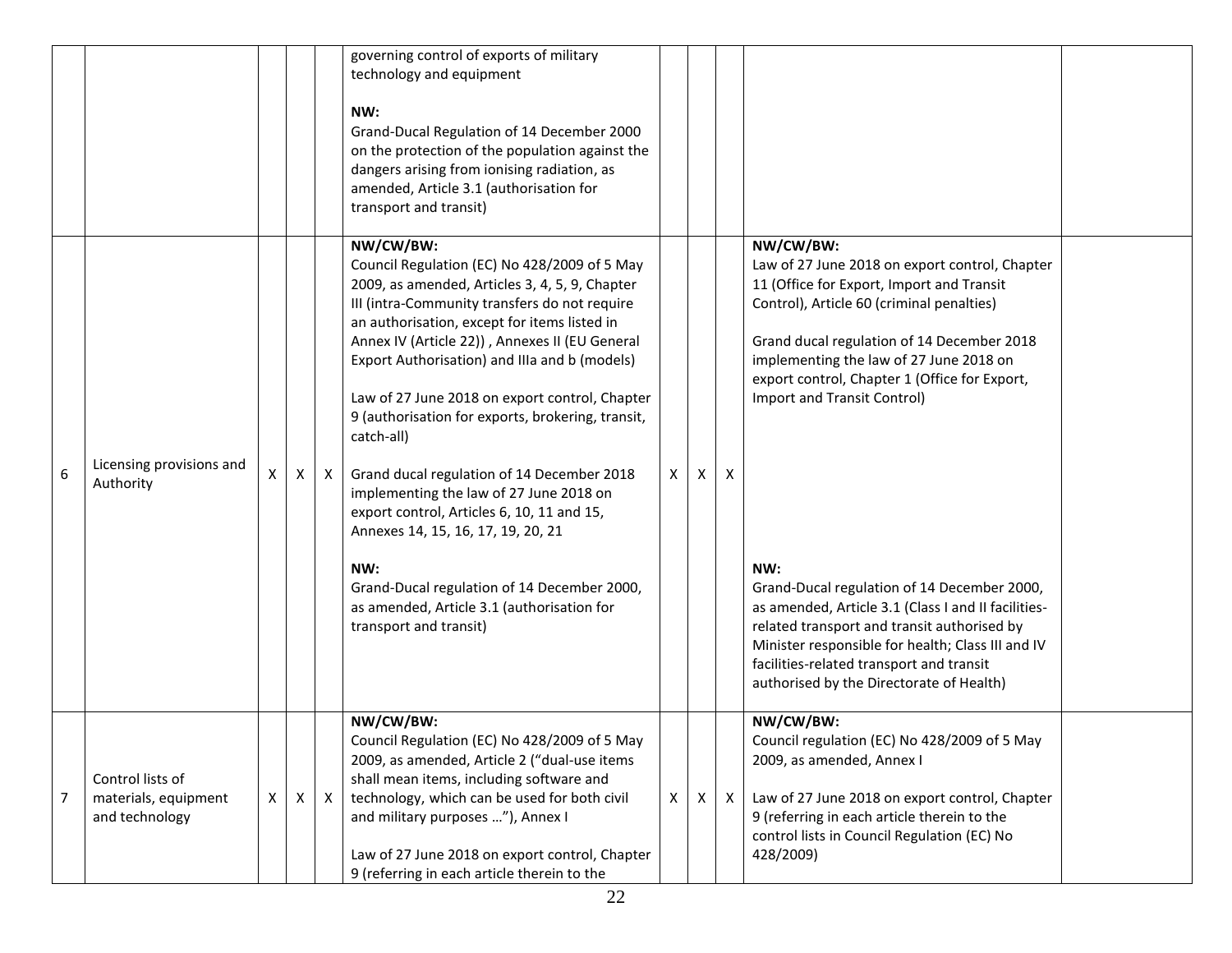|    |                                    |              |                |              | control lists in Council Regulation (EC) No<br>428/2009)<br>Grand ducal regulation of 14 December 2018<br>implementing the law of 27 June 2018 on<br>export control, Article 10 (referring therein to<br>the control lists in Council Regulation (EC) No<br>428/2009)                                                                         |              |   |              |                                                                                                                                        |  |
|----|------------------------------------|--------------|----------------|--------------|-----------------------------------------------------------------------------------------------------------------------------------------------------------------------------------------------------------------------------------------------------------------------------------------------------------------------------------------------|--------------|---|--------------|----------------------------------------------------------------------------------------------------------------------------------------|--|
| 8  | Intangible technology<br>transfers | X            | $\mathsf{X}^-$ | $\mathsf{X}$ | NW/CW/BW:<br>Council Regulation (EC) No 428/2009 of 5 May<br>2009, as amended, Article 2<br>Law of 27 June 2018 on export control, Article<br>46 (intangible transfers of technology)<br>Grand ducal regulation of 14 December 2018<br>implementing the law of 27 June 2018 on<br>export control, Articles 6, 11 and 15, Annexes<br>16 and 20 | $\mathsf{X}$ | X | X            | NW/CW/BW:<br>Law of 27 June 2018 on export control, Article<br>59 (criminal penalty in relation to ITT)                                |  |
| 9  | Inclusion of means of<br>delivery  | X.           | X              | $\mathsf{X}$ | NW/CW/BW:<br>Council Regulation (EC) No 428/2009 of 5 May<br>2009, as amended, Annex I<br>Law of 27 June 2018 on export control, Chapter<br>9<br>Grand ducal regulation of 14 December 2018<br>implementing the law of 27 June 2018 on<br>export control, Article 10                                                                          | x.           | X | X            | NW/CW/BW:<br>Annex I of Council Regulation (EC) No 428/2009<br>of 5 May 2009, as amended, contains the items<br>controlled by the MTCR |  |
| 10 | End-user controls                  | $\mathsf{X}$ | X              | X            | NW/CW/BW:<br>Council Regulation (EC) No 428/2009 of 5 May<br>2009, as amended<br>Law of 27 June 2018 on export control, Articles<br>39-41 (end-use and end-user identification)<br>Grand ducal regulation of 14 December 2018<br>implementing the law of 27 June 2018 on<br>export control, Article 6                                         | $\mathsf{X}$ | Χ | $\mathsf{X}$ | NW/CW/BW:<br>Law of 27 June 2018 on export control, Article<br>60 (criminal penalties)                                                 |  |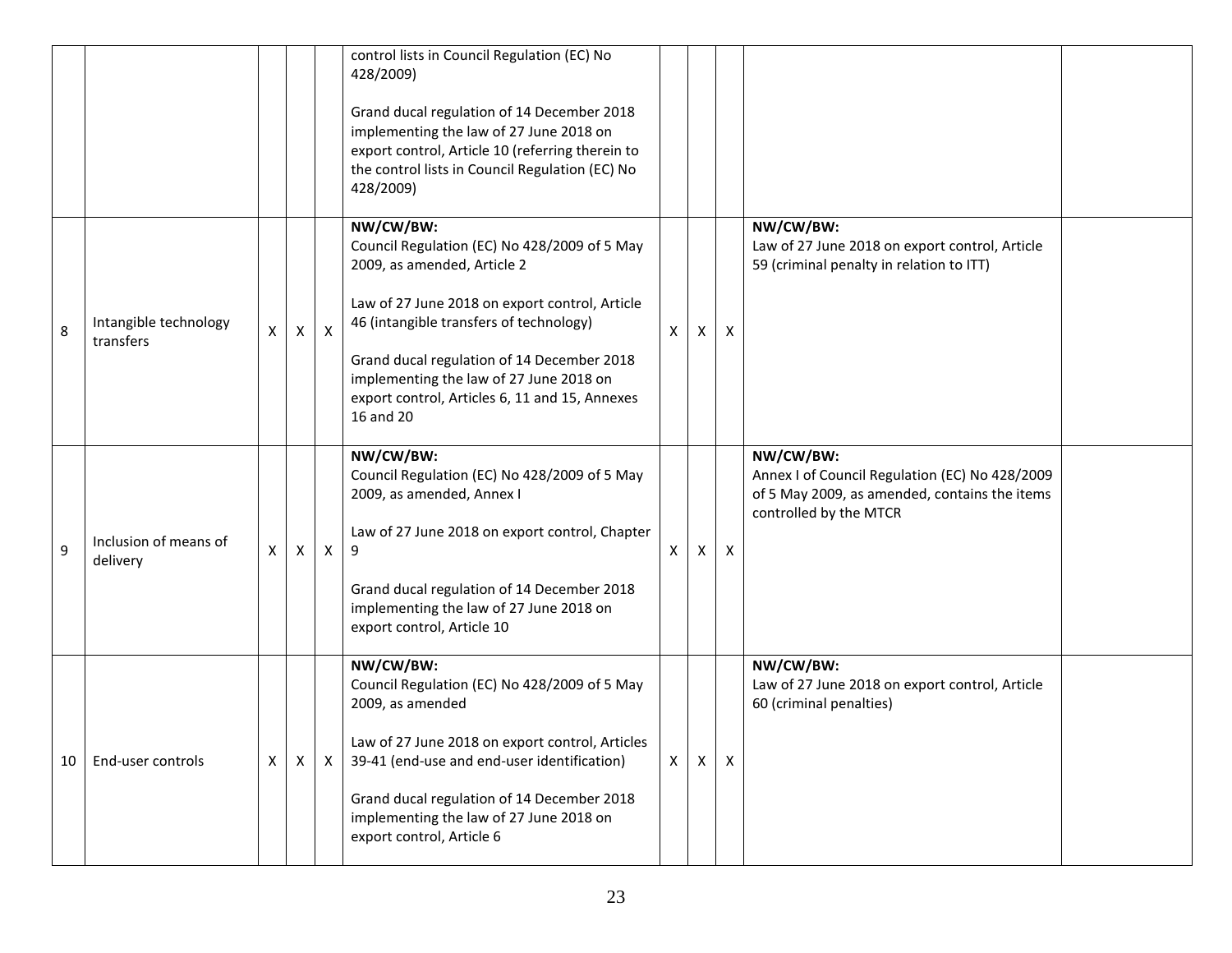| 11 | Catch all clause       | Χ | Χ | $\mathsf{X}$ | NW/CW/BW:<br>Council Regulation (EC) No 428/2009 of 5 May<br>2009, as amended, Article 4<br>Law of 27 June 2018 on export control, Article<br>45                                                                                                                                                                                                                                                                                                                                                                                               | X | Χ | X                         | NW/CW/BW:<br>Law of 27 June 2018 on export control, Article<br>60 (criminal penalties) |  |
|----|------------------------|---|---|--------------|------------------------------------------------------------------------------------------------------------------------------------------------------------------------------------------------------------------------------------------------------------------------------------------------------------------------------------------------------------------------------------------------------------------------------------------------------------------------------------------------------------------------------------------------|---|---|---------------------------|----------------------------------------------------------------------------------------|--|
| 12 | Transit control        | X | X | $\mathsf{X}$ | NW/CW/BW:<br>Council Regulation (EC) No 428/2009 of 5 May<br>2009, as amended, Article 6<br>Council Regulation (EU) No 952/2013 (Union<br>Customs Code), as amended, Title VII, Chapter<br>2 (transit)<br>Law of 27 June 2018 on export control, Article<br>43<br>Grand ducal regulation of 14 December 2018<br>implementing the law of 27 June 2018 on<br>export control, Articles 6, 10 and 15, Annexes<br>14 and 16<br>NW:<br>Grand-Ducal Regulation of 14 December 2000,<br>Chapter 3 (transport and transit of radioactive<br>substances) | X | X | $\boldsymbol{\mathsf{X}}$ | NW/CW/BW:<br>Law of 27 June 2018 on export control, Article<br>60 (criminal penalties) |  |
| 13 | Trans-shipment control | X | X | X            | NW/CW/BW:<br>Council Regulation (EC) No 428/2009 of 5 May<br>2009, as amended (would be handled either as<br>an "export" or a "transit" as defined by the<br>Regulation)<br>Council Regulation (EU) No 952/2013 (Union<br>Customs Code), as amended, Article 140<br>Law of 27 June 2018 on export control, Article<br>43<br>Grand ducal regulation of 14 December 2018<br>implementing the law of 27 June 2018 on<br>export control, Articles 6, 10 and 15, Annexes<br>14 and 16                                                               | X | X | X                         | NW/CW/BW:<br>Law of 27 June 2018 on export control, Article<br>60                      |  |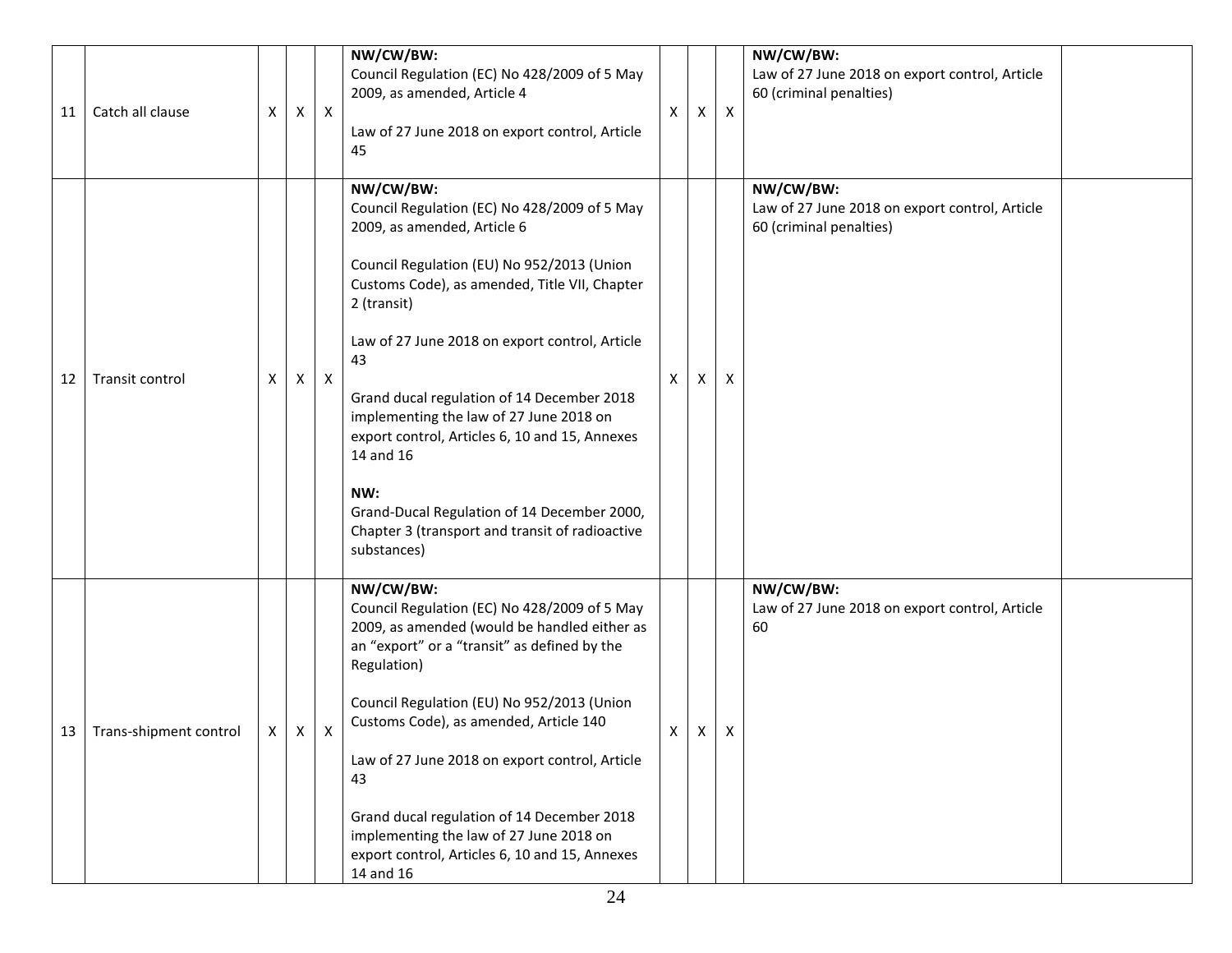| 14 | Re-export control                                                                               | Χ | X            | X            | NW/CW/BW:<br>Council Regulation (EC) No 428/2009 of 5 May<br>2009, as amended, Article 2 (defines "re-<br>export" as an "export" for the purposes of the<br>Regulation)<br>Law of 27 June 2018 on export control<br>Grand ducal regulation of 14 December 2018<br>implementing the law of 27 June 2018 on<br>export control                                                                                                                                                                                                                                                                                                                                                                                                                                                                                                                                                                                                                                                                                                                           | X. | X | $\pmb{\times}$ | NW/CW/BW:<br>Law of 27 June 2018 on export control, Chapter<br>13 (sanctions)                                                                                                                                                                                                                                                                                             |  |
|----|-------------------------------------------------------------------------------------------------|---|--------------|--------------|-------------------------------------------------------------------------------------------------------------------------------------------------------------------------------------------------------------------------------------------------------------------------------------------------------------------------------------------------------------------------------------------------------------------------------------------------------------------------------------------------------------------------------------------------------------------------------------------------------------------------------------------------------------------------------------------------------------------------------------------------------------------------------------------------------------------------------------------------------------------------------------------------------------------------------------------------------------------------------------------------------------------------------------------------------|----|---|----------------|---------------------------------------------------------------------------------------------------------------------------------------------------------------------------------------------------------------------------------------------------------------------------------------------------------------------------------------------------------------------------|--|
| 15 | Control over financing of<br>exports/transhipments<br>that would contribute to<br>proliferation |   | $\mathsf{X}$ | $\mathsf{X}$ | NW/CW/BW:<br>Directive (EU) 2015/849 of the European<br>Parliament and of the Council of 20 May 2015<br>on the prevention of the use of the financial<br>system for the purposes of money laundering<br>or terrorist financing, Luxembourg Transition<br>Act of 13 February 2018<br>Penal Code (Law of 18 June 1879, as<br>amended), Article 135-5 (prohibits the<br>financing of acts under, inter alia, Article 135-9<br>and acts prohibited by CPPNM (e.g.<br>unauthorised transfers of nuclear material))<br>Act of 12 August 2003 on the suppression of<br>terrorism and of its financing and the approval<br>of the International Convention for the<br>Suppression of the Financing of Terrorism, as<br>amended (this Act amends, inter alia, the Penal<br>Code by adding Article 135-5)<br>Act of 12 November 2004 on combating<br>money-laundering and the financing of<br>terrorism, as amended (includes amendments<br>to a series of different Luxembourg laws,<br>including the Penal Code and stipulates due<br>diligence requirements) | X. | X | $\pmb{\times}$ | NW/CW/BW:<br>Financial Intelligence Unit: Cellule de<br>Renseignement Financier (CRF) du Parquet<br>Général de Luxembourg<br>Penal Code, as amended, Articles135-6<br>(criminal penalties related to terrorist<br>financing)<br>Act of 12 November 2004 on combating<br>money-laundering and the financing of<br>terrorism, as amended, Article 9 (criminal<br>penalties) |  |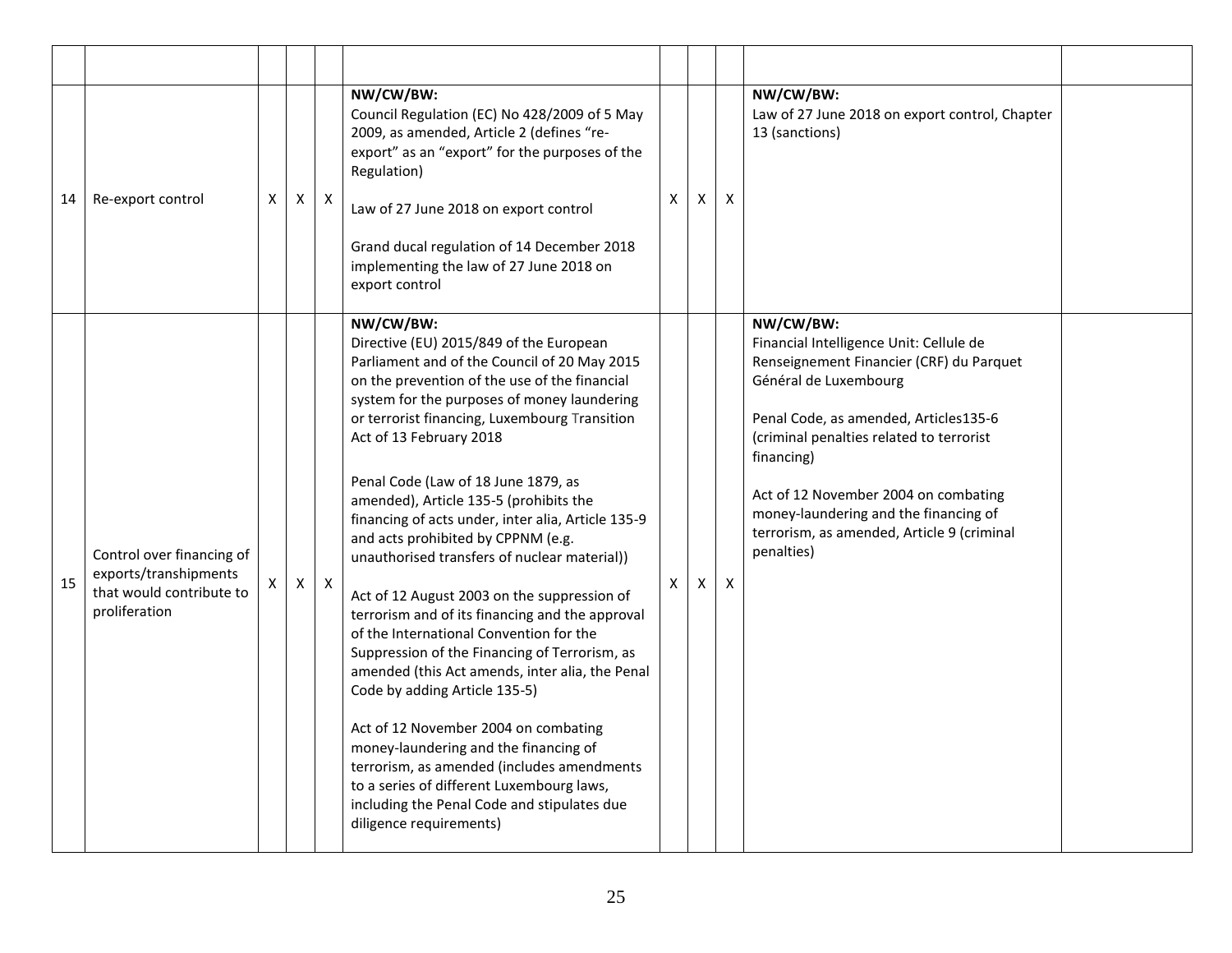|    |                                                                                                                                        |    |   |              | Act of 27 October 2010 on strengthening the<br>legal framework for combating money<br>laundering and the financing of terrorism;<br>organizing the controls of the physical<br>transport of cash entering, passing through or<br>exiting the Grand Duchy of Luxembourg; on<br>the implementation of resolutions of the<br>United Nations Security Council and acts<br>adopted by the European Union containing<br>prohibitions and restrictions on financial<br>matters against certain persons, entities and<br>groups in the framework of the fight against<br>the financing of terrorism, as amended<br>(amends Article 135-5 of the Penal Code to<br>include activities prohibited under Article 135-<br>9)<br>Grand-Ducal Regulation of 29 October 2010<br>implementing the law of 27 October 2010, as<br>amended |              |   |   |                                                                                                           |  |
|----|----------------------------------------------------------------------------------------------------------------------------------------|----|---|--------------|------------------------------------------------------------------------------------------------------------------------------------------------------------------------------------------------------------------------------------------------------------------------------------------------------------------------------------------------------------------------------------------------------------------------------------------------------------------------------------------------------------------------------------------------------------------------------------------------------------------------------------------------------------------------------------------------------------------------------------------------------------------------------------------------------------------------|--------------|---|---|-----------------------------------------------------------------------------------------------------------|--|
| 16 | Control over services<br>related to exports/<br>transhipments that<br>would contribute to<br>proliferation including<br>transportation | X. | X | $\mathsf{x}$ | NW/CW/BW:<br>Law of 27 June 2018 on export control, Article<br>42 (brokering services ("services de courtage"))<br>Grand ducal regulation of 14 December 2018<br>implementing the law of 27 June 2018 on<br>export control, Articles 6, 11 and 15, Annexes<br>16 and 21 (technical assistance services)<br>NW:<br>Grand-Ducal Regulation of 14 December 2000,<br>Chapter 3 (transport and transit of radioactive<br>substances), Article 3.1 (authorised transport<br>companies)                                                                                                                                                                                                                                                                                                                                       | $\mathsf{X}$ | X | X | NW/CW/BW:<br>Law of 27 June 2018 on export control, Article<br>60 (criminal penalty related to brokering) |  |